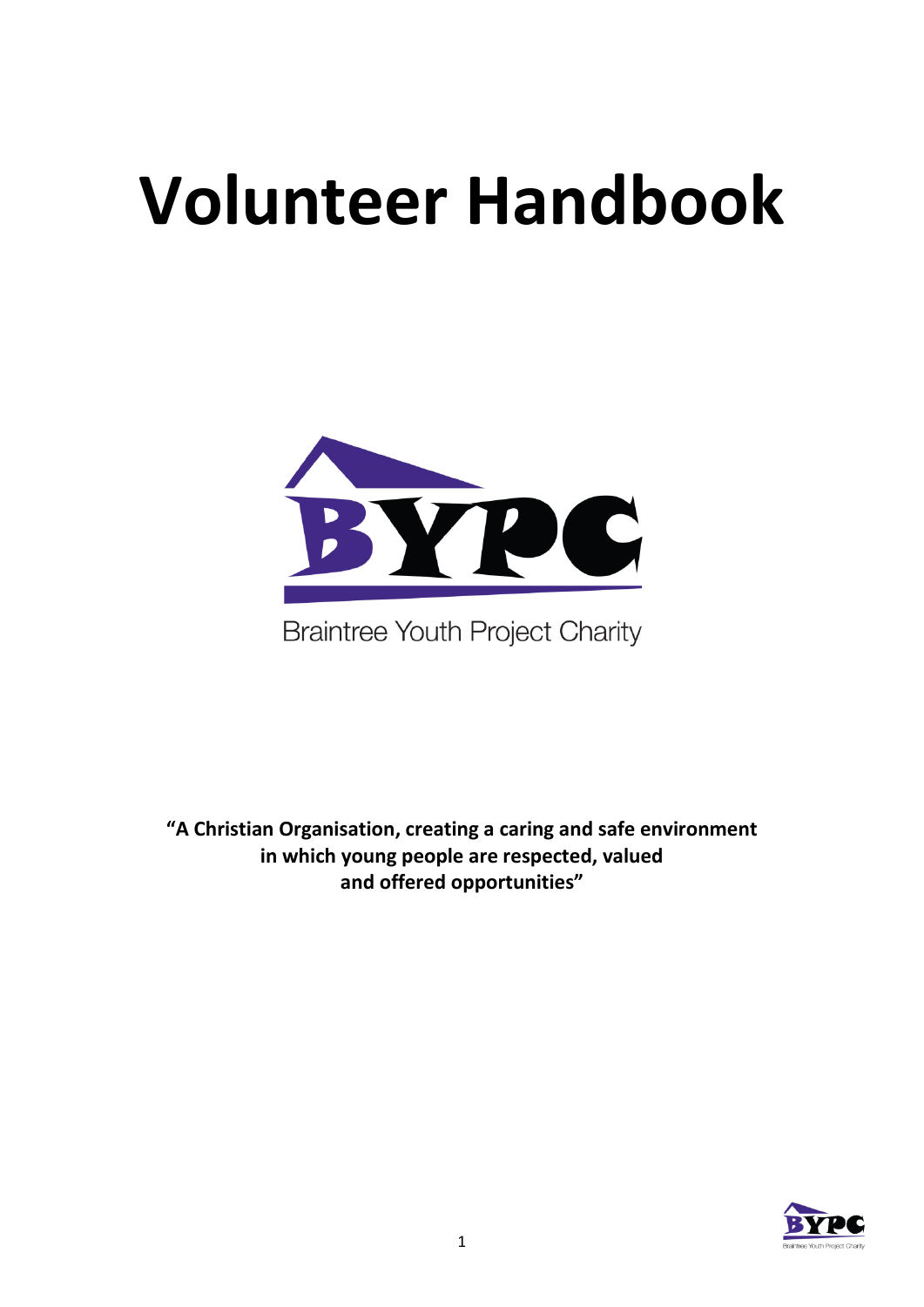# Contents:

| 1. Introduction                             | 3  |
|---------------------------------------------|----|
| 2. What is BYPC, and what do we do?         | 4  |
| a. Our vision                               | 5  |
| b. The BYPC culture                         | 6  |
| c. The BYPC values                          | 8  |
| 3. The Volunteers Path                      | 13 |
| a. What happens at a session?               | 15 |
| b. How can you get others involved?         | 17 |
| 4. Keeping Everyone Safe                    | 18 |
| a. Policies                                 | 18 |
| b. Safeguarding                             | 19 |
| c. Challenging behaviour                    | 21 |
| d. The Young person's behavioural agreement | 22 |
| e. The Young Person's contact form          | 24 |
| f. Confidentiality                          | 25 |
| g. Fire Procedures                          | 26 |
| h. Drugs Alcohol and Weapons                | 27 |
| i. Smoking                                  | 27 |
| j. First aid                                | 28 |
| k. The Kitchen                              | 29 |
| <b>5. Disciplinary Procedures</b>           | 30 |
| 6. Volunteer Rota's                         | 31 |
| 7. Trips                                    | 32 |
| 8. Social Media                             | 33 |
| 9. Making Suggestions and raising issues    | 34 |
| <b>10. Contacting BYPC</b>                  | 35 |

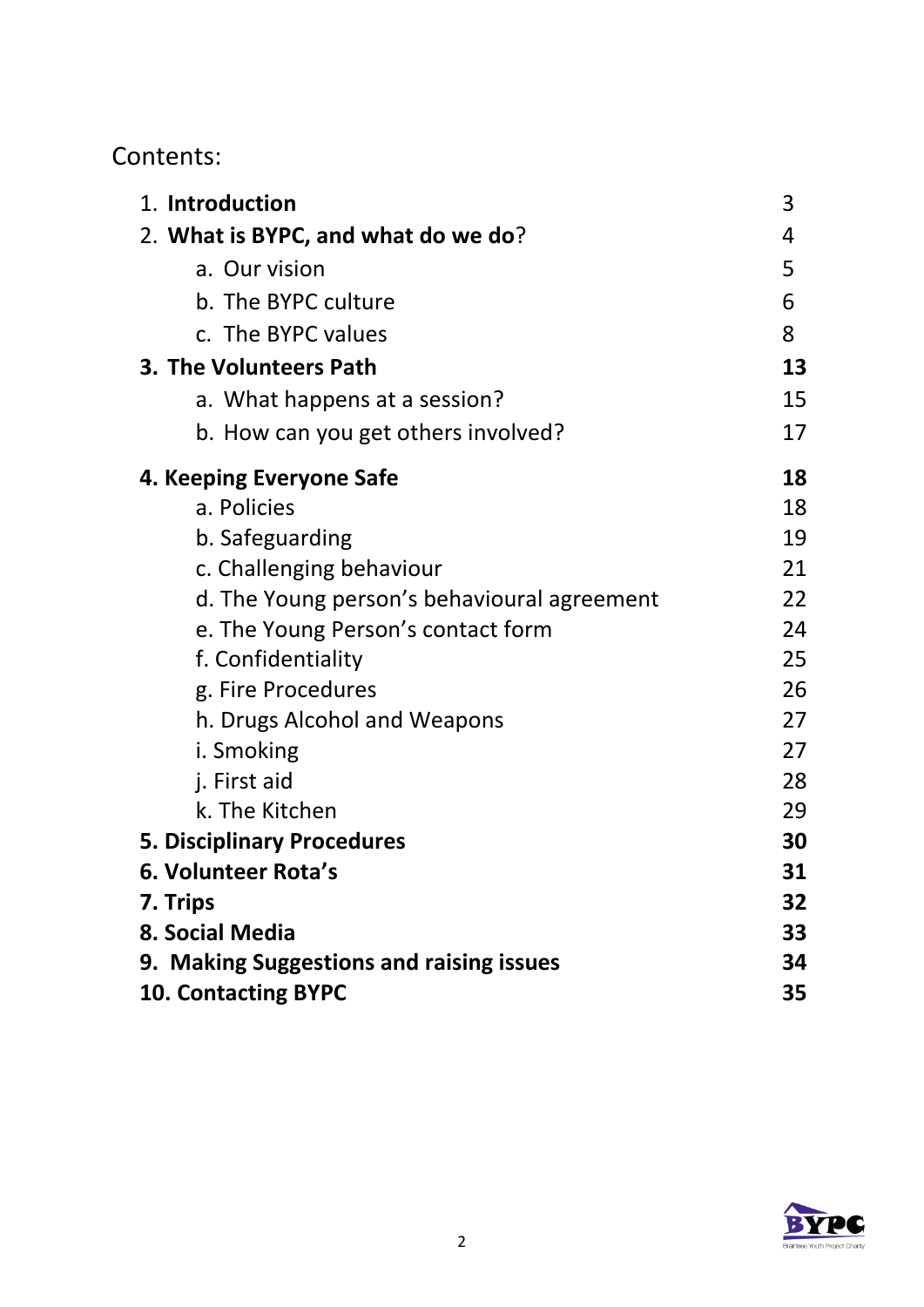# **Introduction**

Welcome to Braintree Youth Project Charity (BYPC) and thank you for offering your time to volunteer with us. We hope you will enjoy your work with us and become a valued member of a fantastic team. Volunteers, such as yourself, are essential for the charity, since without volunteers there would be no sessions, trips or events for young people to attend and enjoy. You play a vital role in offering opportunities to young people.

We ask all of our volunteers for a minimum commitment of 2<sup>1/2</sup> hours a month, which is the equivalent of one ordinary session. Together with this, every volunteer must undergo a minimum of 2½ hours training to cover essential subjects, such as safety and child protection. We believe that it's not much to ask and it prepares volunteers to do the work that they do well, for the sake of the young people we serve.

#### **What is BYPC and what do we do?**

Braintree Youth Project Charity was founded in 2010 to provide a drop-in centre for young people aged between 11 and 18 years. We offer a place where they are able to enjoy food and drink, have a chance to relax with their friends in safety and find support when the need arises.

We offer young people the opportunity to join in with a variety of activities at 'The Hut' (the BYPC premises) such as cooking, art, crafts, sport, board games, movie nights and more, as well as education and training. Sometimes there are opportunities for the young people to enjoy days out and special activities, such as Stubber's Adventure Centre, the cinema, bowling, laser tag, etc. We also try to make opportunities to take the young people on residential trips to places like Wales or the Lake District, where they can do lots of outdoor activities and perhaps learn new things about themselves and their capabilities.

BYPC is a Christian charity. We believe that God created and values all human beings as precious and wonderful. As followers of Christ, we are called to take every opportunity to show people just how valuable and precious they are to God and, through the work of BYPC, we partner with organisations and friends, whether they share our faith or not, to help young people know that they are cared for, respected, valued and worthwhile so that they can make the most of good opportunities.

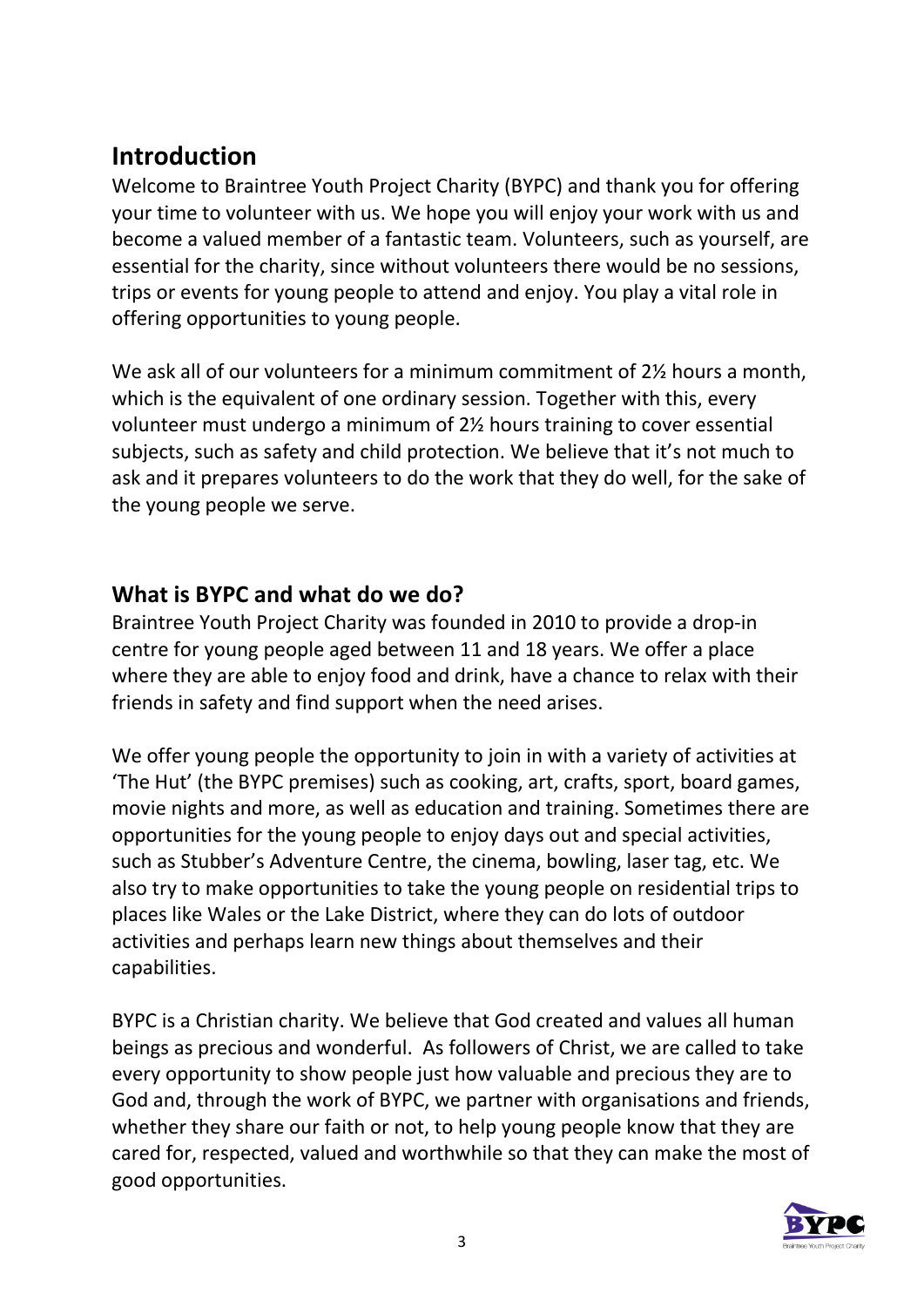While volunteers are not required to hold a Christian faith, it is expected that they share in the aims, ethos and vision of the charity

#### **Our Vision**

Braintree Youth Project Charity is…

*"A Christian Organisation, creating a caring and safe community in which young people are respected, valued and offered opportunities."*

As a volunteer for BYPC, we ask that you agree with the aspiration of the vision and want to work with us to see it become a reality.

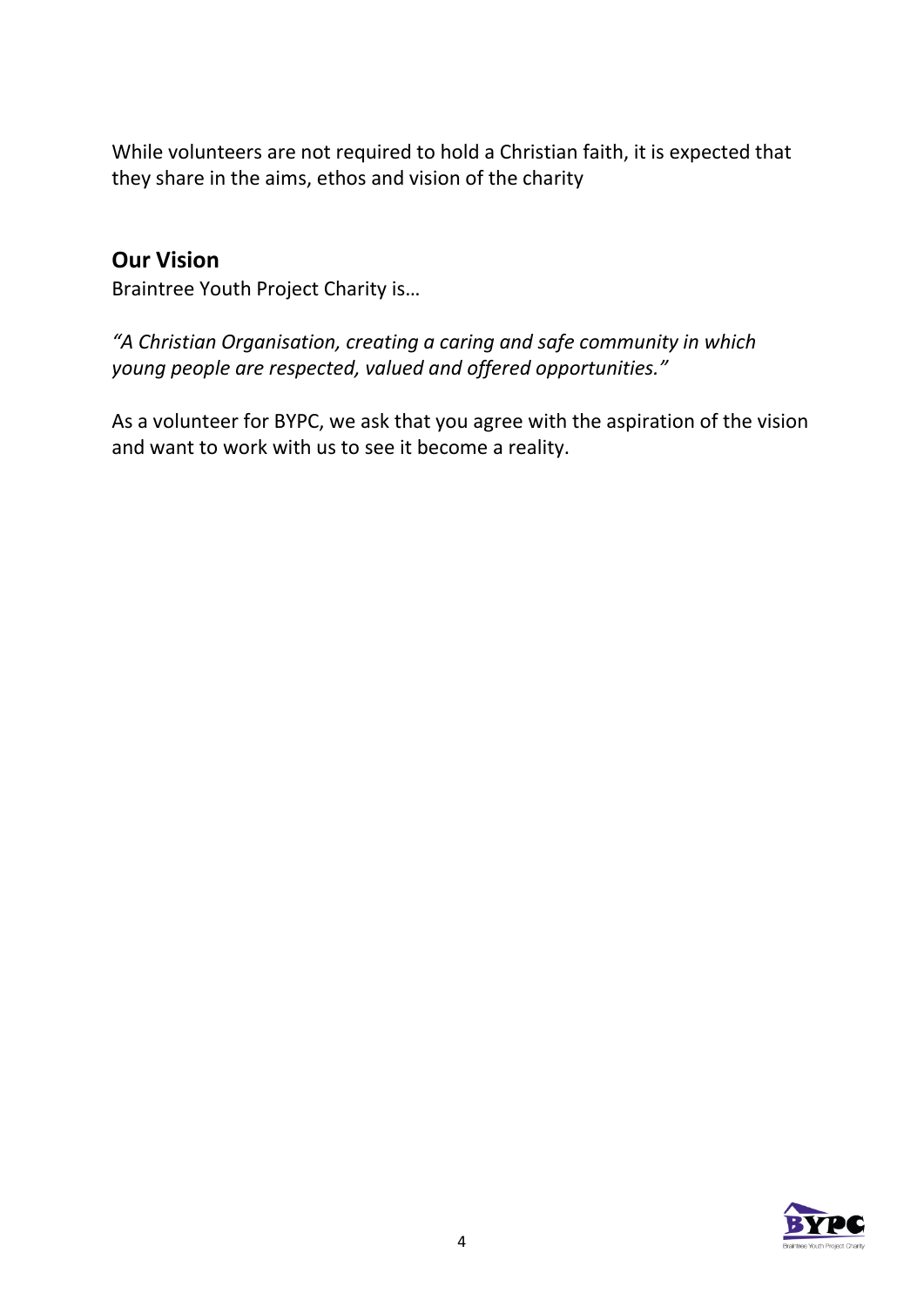## **The BYPC Culture**

In everything we do, we want the following aspects to be clearly evident so the young people we serve know that they are respected, valued and able to make the most of their opportunities.

**Hospitality -**We want every volunteer who works with us to be openly hospitable towards everyone, extending a warm welcome and genuine friendship.

**Safety -** Everyone who comes into contact with BYPC must be safe, so that they can enjoy and make the most of every opportunity. There are a number of policies in place that allow BYPC, as a charity, to ensure the safety of everyone we work with. Every volunteer will, as far as is possible, help people feel safe.

**Nurture -** In an atmosphere that seeks to nurture them, young people will develop the qualities of respect, care, empathy, courage, responsibility and resilience in their lives. Every volunteer will endeavour to put the needs of the young people and other volunteers and visitors to BYPC above their own. When we all do so, we will all feel and find the nurture we need to grow and develop.

**Be like Jesus -** As a Christian charity, we hold that Jesus is the example of perfect humanity. We want all of our volunteers to demonstrate to others the same love and attitude that Jesus has shown in the Bible. If you are unsure what that means, then please talk to the Centre Manager, Youth Worker or a member of the Board.

Each volunteer, whether Christian or not, will do their best to love the people they come into contact with to the best of their ability. At some times this will be harder than at others, but in an atmosphere of love and acceptance, people thrive. We want the young people we serve, the volunteers we serve with and the visitors we have to thrive and grow as people.

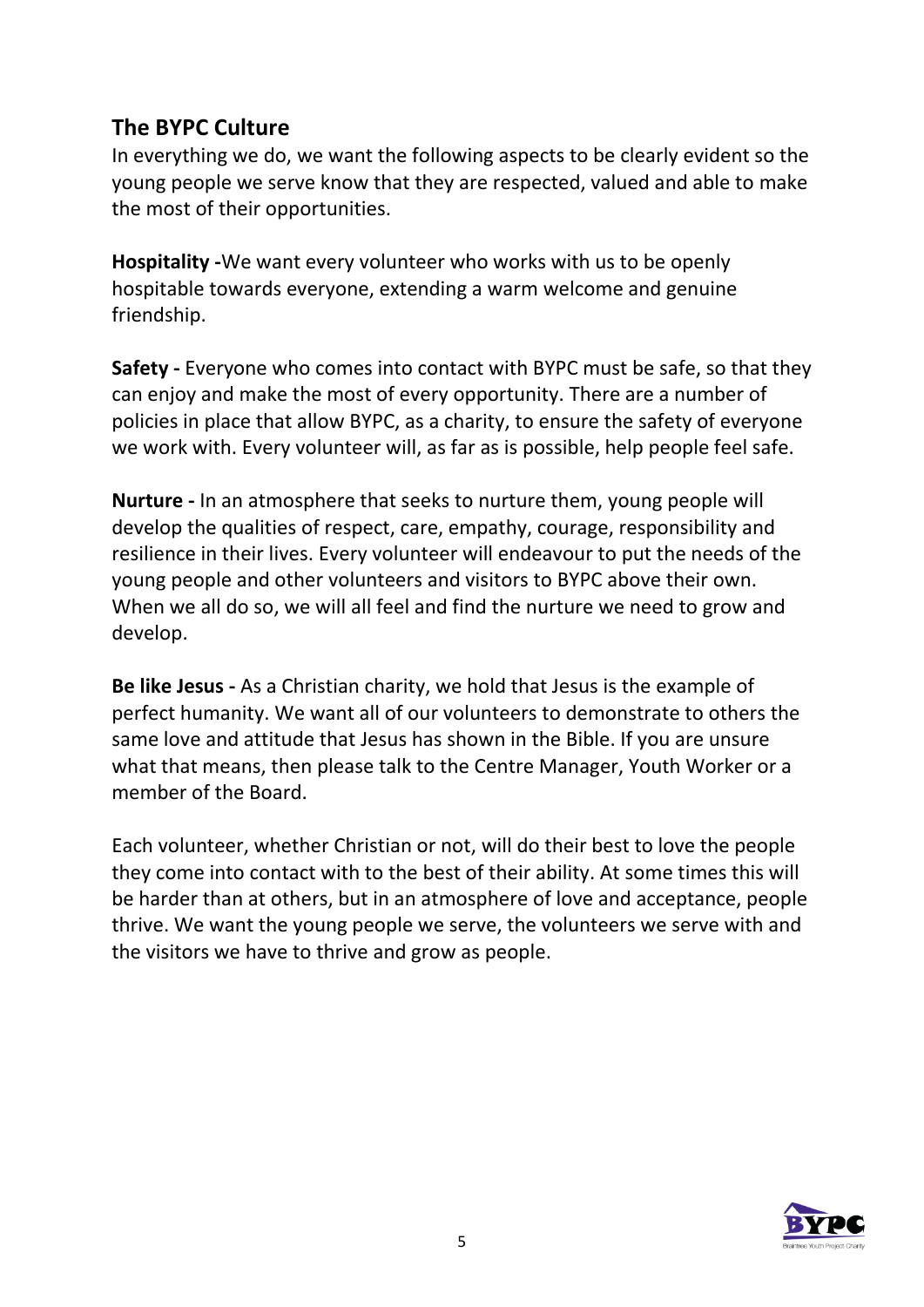#### **The BYPC Values**

**Welcome -** All people are warmly welcomed at The Hut, regardless of gender, race, religion, sexual orientation, social class or background.

**Honour -** All people should be honoured and uplifted by the things we say and the way we treat them. We will show young people and our fellow volunteers that we honour and value them by the things we say and do.

**Friendliness -**We value and encourage friendliness in all of our interactions and will treat everyone, as far as is possible, in a friendly manner.

**Generosity -** BYPC wants to take every opportunity to be generous with young people. We will always give more than expected whenever we can. It is true that, as volunteers, you are already being generous with your time and energy and we are very grateful for that.

**Honesty -** We value the truth, even when it's hard to hear. If you have a problem or something happens, we would like to know sooner rather than later so things can be put right. If someone is choosing to be honest with you, be prepared to listen and think about what is being said. If it is untrue, let it go, if it is true and helpful, let it grow.

At the same time, be gentle and humble. Honesty still requires wisdom, so if you are unsure about how to approach a situation without hurting another person then talk to a leader or the Centre Manager or the Youth Worker or a Board member and ask for help.

**Courage -** For many volunteers, attending the Hut is in itself an act of courage, as it can be for some of the young people. We appreciate that it is not always easy volunteering and challenges might arise which can be quite scary. Courage is not the absence of fear, but the refusal to let fear win and stop us doing something that we believe to be right.

**Community -** BYPC is not simply a charity, we are a community. We value the fact that we are a community of individuals, held together by a common vision. That is why we often refer to the 'BYPC family'.

We want to celebrate, encourage and enjoy our community and the members of it. As a volunteer, you are a part of our community and we welcome you.

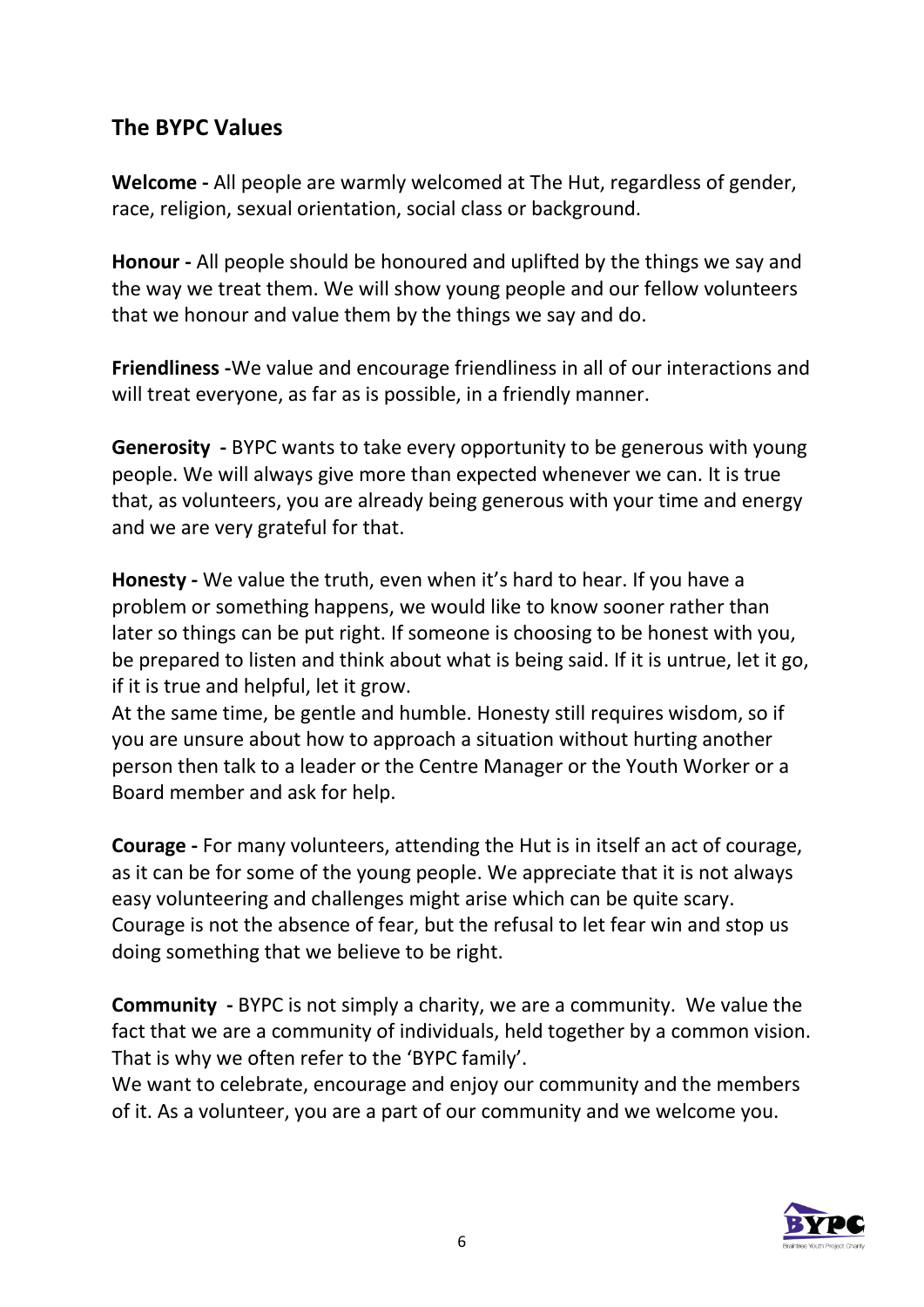#### **What happens at a session?**

Volunteers are asked to dress in suitable clothing and wear their identity badge and their BYPC polo shirt at sessions (you'll be given one of those), where possible. Volunteers are asked to come to sessions at least 15 minutes prior to the start time.

- Before each session the team must fill in the opening health and safety checklist, this is to highlight any issues that may need rectifying before the start of a session to ensure that everything is safe for our young people.
- Prepare for any activities that are planned (setting up equipment, getting out snacks and simply making ready to welcome the young people).
- Pray. The prayer will normally be led by the session leader. If a volunteer is not a believing Christian, they are requested to attend the prayer even if they do not participate.

During each session…

- Everyone, including volunteers and staff, must sign the attendance book when entering and leaving the premises. This is done for health and safety purposes, in case of fire or an emergency.
- Challenging behaviour from the young people is possible, but rare. Training is given during the initial volunteer training session for best practice in behaviour management and further training is available. The 'Managing Challenging Behaviour Policy', which is available online and on request from the office, will give more detailed guidance.
- Volunteers are required to follow the instructions of the session leader.
- Volunteers are encouraged to use their initiative, noticing things that might need doing and quietly getting on with them without having to be asked.
- Have fun! It's vital that volunteers enjoy their work with the BYPC family and if you find that you're not doing so please talk to someone about it. We want to enjoy our life together!
- If, for an exceptional reason, you need to leave the session early, please inform the session leader that you are leaving and sign out in the usual way.

After each session…

- We make every effort to finish each session at its advertised time.
- Fill in the closing health and safety checklist. This will include tidying up, to ensure that the premises are ready for the next session. (The young people might help with this too before they leave).

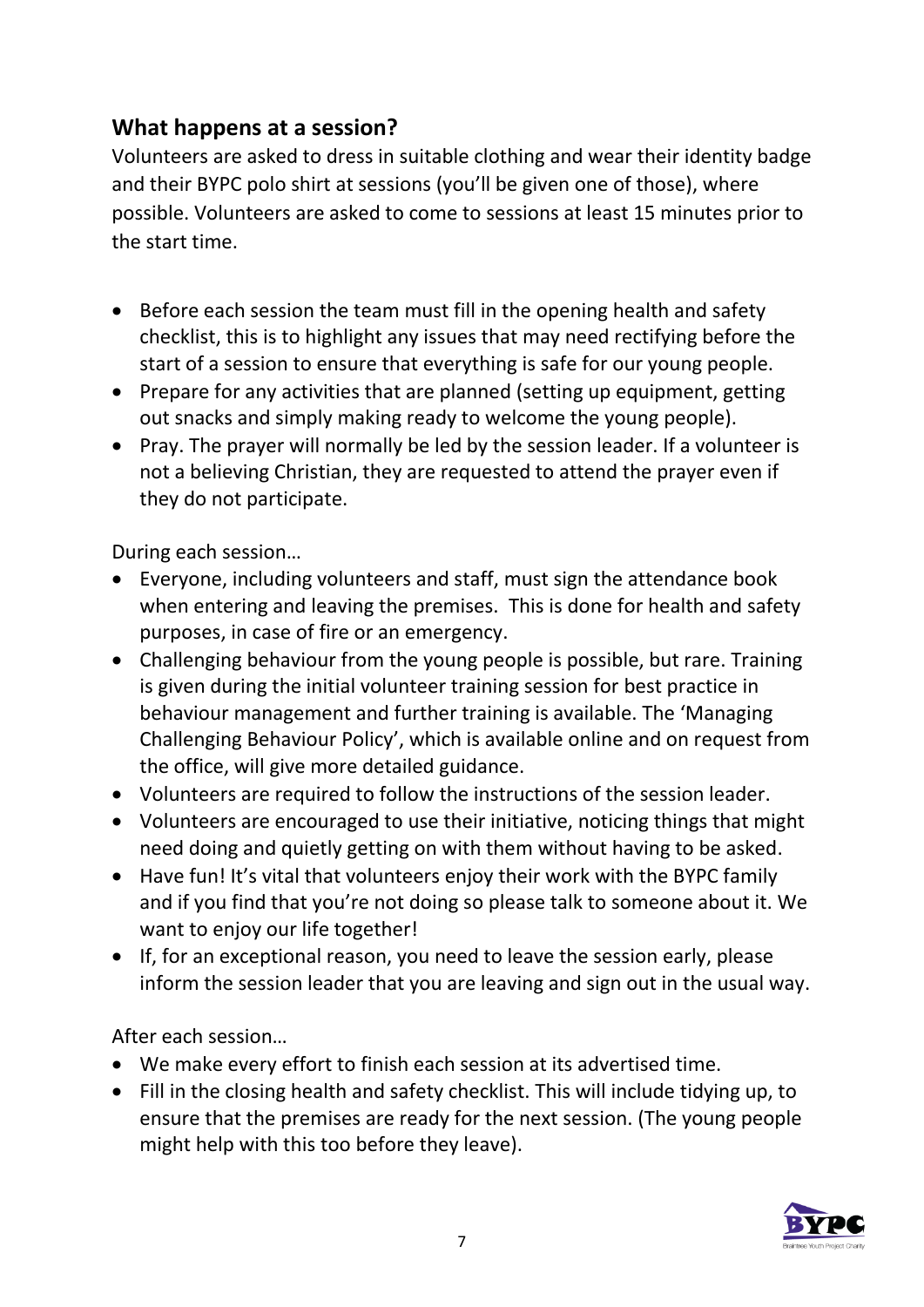- Volunteers are asked not to leave until they are released to do so by the session leader.
- Please make sure that everyone is signed out and that doors are locked if you are the last person to leave the premises.

#### **Policies**

As a legally registered charity, BYPC must have a variety of up to date policies and procedures which set out how we approach different issues. They are developed, written and regularly reviewed, to enable the smooth and safe running of the charity and to protect the young people, the volunteers and the charity itself.

The Charities Commission expect that all volunteers and staff in a charity have read the policies that are in force, to familiarise themselves with the running of the charity. Our policies are listed below and can be found on our website, for you to read at your leisure. A paper copy can also be seen in the office

## **Safeguarding**

Safeguarding is SO important for our work that all volunteers are provided with regular sessions for training in Safeguarding, to encourage and ensure best practice and to update them on changes which have been passed down through legislation from government.

Further, the BYPC Safeguarding Policy explains what a volunteer or staff member should do if they believe that a young person might be in danger or at risk.

In a nutshell, they might be helpfully summarised as:

- Avoid being alone with young people and keep all interactions public.
- Avoid any physical contact that might be taken in the wrong way. Young people may give you a spontaneous hug – but it must always come from them.
- Young people are entitled to determine the degree of physical contact with others, except in exceptional circumstances (such as in an emergency or for First Aid).

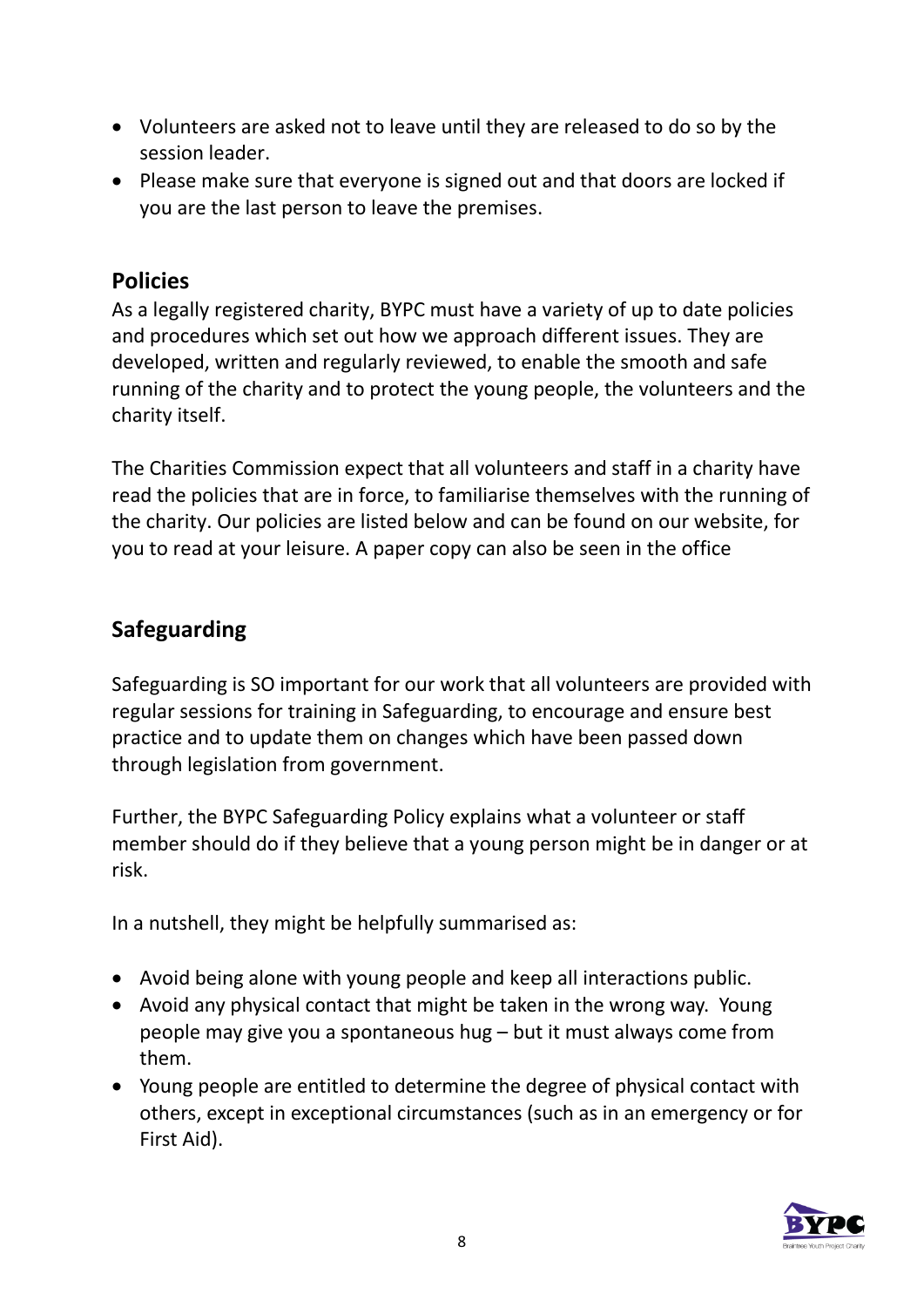- Don't leave your fellow team members unsupported or alone with young people. (In the current premises where there are so many rooms this can be a problem, but a sensible approach should be taken where doors are left open and volunteers can call on one another for support or feel free to leave a room where they might feel vulnerable or uncomfortable).
- If you find yourself in a situation alone with a young person, be polite, but open and honest, about wanting another volunteer to be in sight.
- You can walk away, but explain why.
- Don't let your sense of feeling special over-ride your common sense.

If you're in a situation where a young person discloses a safeguarding issue to you, here are some guidelines to help you know what to do.

- If they want to talk to you in private, for example in the office, ask if it is okay for another adult to be present. This is to safeguard the young person and yourself.
- Always explain to the young person that what they tell you will be confidential but that, if it puts them or someone else at risk, you will need to refer the matter to the appropriate responsible person (e.g. The Youth Worker or the Safeguarding Coordinator).
- If they are at immediate risk (i.e. In fear of returning home due to abuse), you must immediately refer the issue to the session leader, unless it is the case that they themselves are the reason for the complaint. In which case, the Lead Safeguarding Co-ordinator must be contacted immediately. Their name and contact details are displayed in the living room in cottage 2.
- Be aware of how you are reacting and of your own responses try not to appear to be shocked by anything you hear, or to disbelieve it, since it might discourage the young person and they might not wish to continue.
- Write it down. Get permission from the young person to write notes (if you need to) and, after your meeting, write a report. Your report should be factual and you should keep your opinions to yourself. The report is for the Lead Safeguarding Coordinator.
- Repeat back to them what you are being told so you can confirm what's being said and avoid misunderstanding.
- Be careful how you ask questions. Don't use leading questions that might be considered to 'coach' a particular response. (e.g. 'Did that make you feel bad?' is a leading question telling the young person how they might have felt, whereas 'how did that make you feel?' is asking them to answer in their own words.)
- Be aware of personal space.

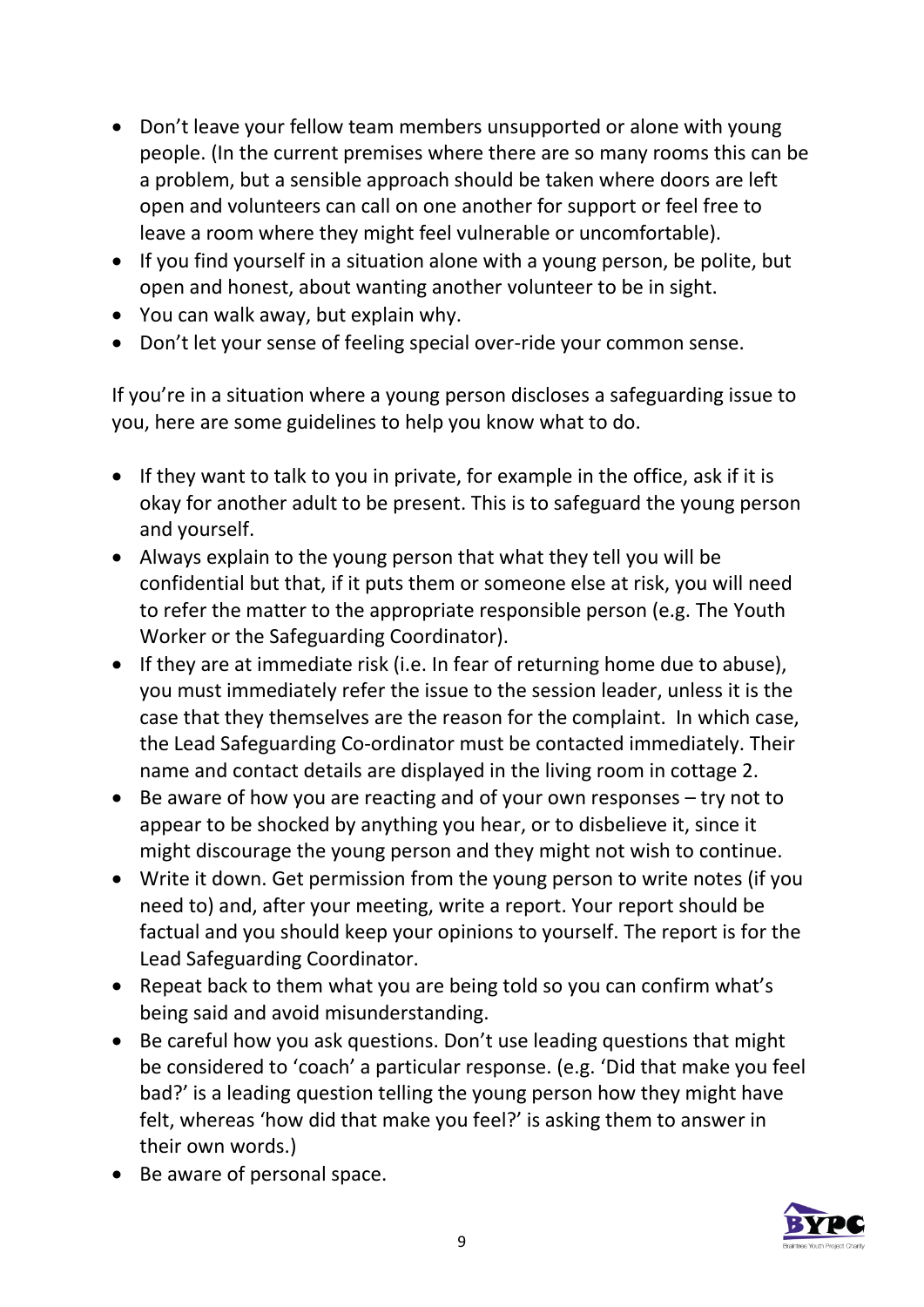• Always report any concerns to the Session Leader (if appropriate) and the Lead Safeguarding Co-ordinator.

If you follow these simple steps, you do not need to feel worried about dealing with safeguarding issues, they are very rare. The reason that this policy is in place is to ensure that your response to Safeguarding issues, if they arise, is as simple and straightforward as possible, so that the young person is protected and any help that might be necessary is made available as quickly as possible.

#### **Challenging behaviour**

Supporting young people is a long term project that is made most effective when there's a positive rapport between young person and volunteer. Such relationships are built over time, but there are also ways to ensure that things are positive from the first time you meet. Be kind, speak respectfully, talk in an even and calm manner, be nice and act positive with yourself and the young person.

There are times, however, when volunteers and staff will encounter challenging behaviour from young people. Whilst we do our best to always show grace to those young people who can be facing difficult challenges in their lives, at no time is it acceptable for a young person to verbally or physically abuse a volunteer, a member of staff or another young person. In the case of such an event it must be reported immediately to the Session Leader, who will deal with the problem appropriately.

It's always best to avoid escalation in difficult situations, since it will only make matters worse. Here are some common sense suggestions for calming things down if you suspect that trouble is brewing:

- Remember You are an adult and the potential trouble maker is a child/young person.
- Try to encourage the young person to move away from their audience. Speak to them in a place with more privacy, and less audience, but do not go with them by yourself into a different room.
- Be very aware of your own body language, avoiding crossed arms, clenched fists or other aggressive postures. Try always to be visibly calm and relaxed.
- Respect their personal space. Don't try to dominate an individual who may be causing problems through your physical presence.
- Always keep your temper and remain calm. If you can't, move away and hand the situation over to another volunteer or the Session Leader.

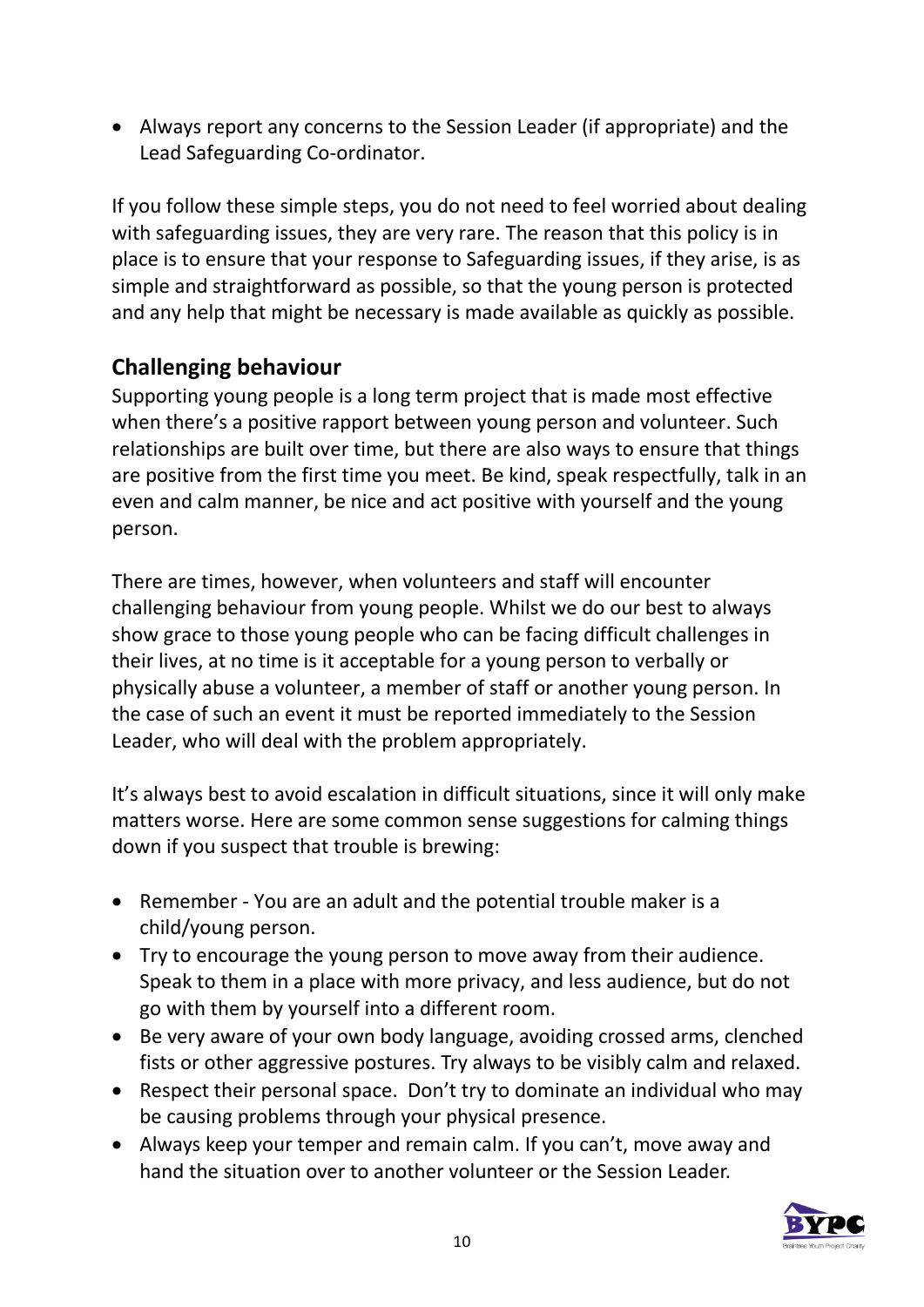- Think before you speak. Always use appropriate language and don't get personal (i.e. no swearing or name calling).
- Be aware of the pitch and tone of your voice.
- Do NOT shout (unless in an extreme circumstance where someone is in immediate danger if they are not alerted or warned).
- Be consistent Don't have one set of rules for one young person and a different set for another (even if you are related to the young person in question). To do so only causes conflict.

If you follow these simple guidelines there will almost never be a situation that can't be diffused or made better. But remember, you are a part of a team and you are not alone. Volunteers and staff… help one another and be kind.

#### **The Young Person's Behavioural Agreement**

When a young person chooses to come to The Hut or a BYPC event they are required to complete a registration form containing personal information and emergency contact details. They're also given a list of rules for the Hut which they are required to sign, agreeing to abide by them. We call this the Young Person's Behavioural Agreement. (A copy of this agreement can be found in Appendix 1 at the end of the handbook).

Should significant behavioural issues arise, the behavioural agreement allows us to take appropriate action in an open and honest manner.

The BYPC 'Managing Challenging Behaviour Policy' clearly explains what types of behaviour are unacceptable and gives a sliding scale of suggested responses, depending on what has been done or said. All volunteers should read this policy as soon as they can and ask the Centre Manager, Youth Worker or a member of the Board to explain anything that's unclear.

During each session the Session Leader is the only team member who is allowed to apply sanctions. Other than this, sanctions may only be imposed on young people by members of staff or a relevant Board member. A young person might be asked to leave the Hut or given a 3 week ban by the Session Leader, member of staff or relevant Board Member if they are found to be:

- Misusing the premises, the Charity's equipment or food.
- Bullying.
- Assaulting.

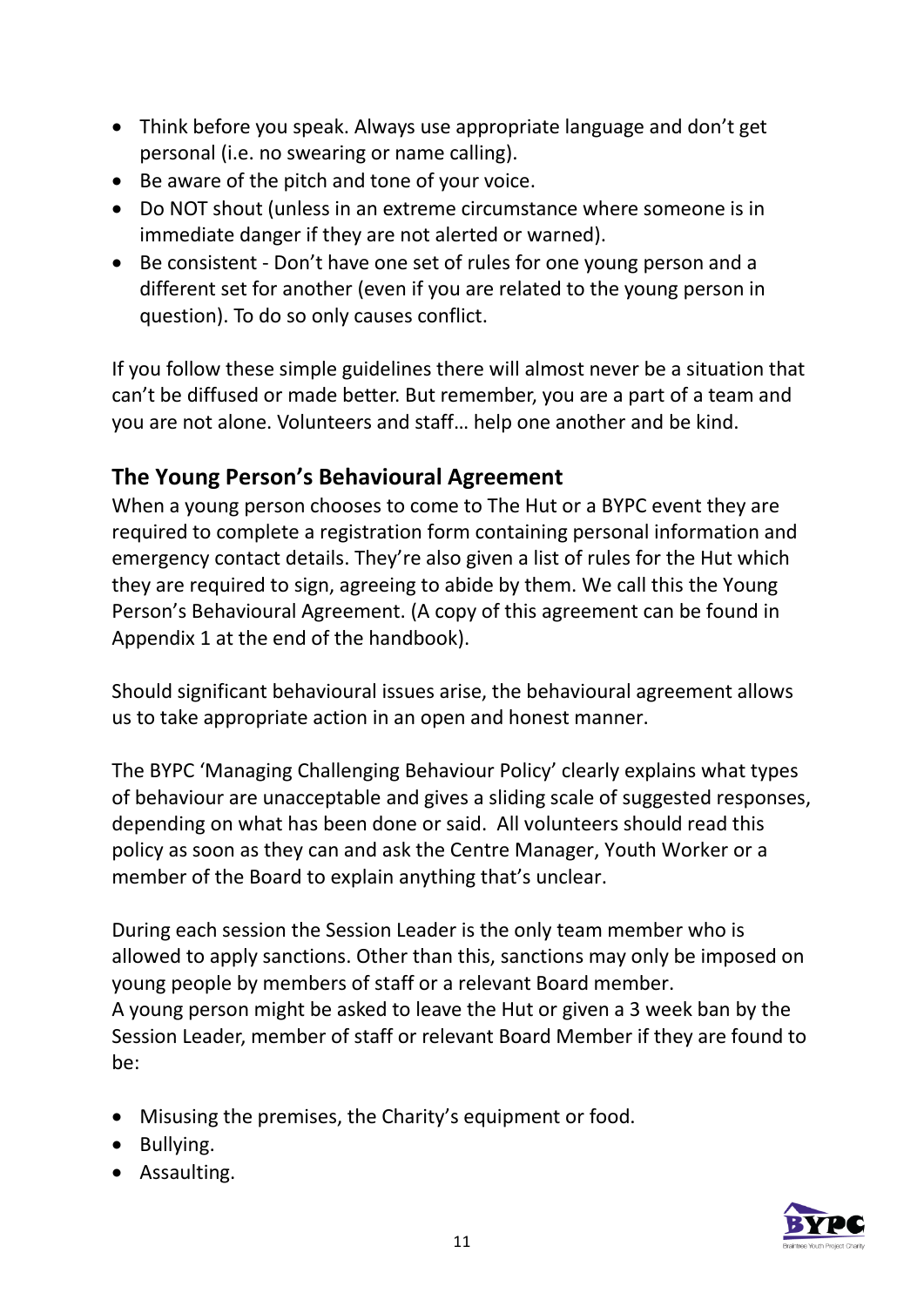- Verbally abusing.
- Continually swearing after being politely asked to stop.
- Suspected of being under the influence of drugs and/or alcohol (If, as a result, they appear to be unwell, their parent or guardian must be informed immediately).
- In possession of any offensive weapon.
- Persistently disrespectful to staff or volunteers.

Young people are responsible for their own behaviour and, whilst we seek always to treat them with kindness, respect and grace, in certain situations it is clearly appropriate to enforce sanctions.

## **The Young Person's Contact Form**

BYPC is a drop in centre, but it's important that each young person fills out a Contact form which contains emergency contact details and any details of any health issues or allergies they may have. It is vital that every young person fills in this form in case a safeguarding issue is raised.

We ask that all young people fill these forms in at their first visit to The Hut. If the young person does not fill out a form after their first visit, they are asked to stop attending until they do. This might sound harsh, but it is a necessary rule to help ensure we have all the information we need to keep the young people safe.

As a volunteer, you might well be asked to gather this information and we would suggest that, rather than simply giving a form to the young person to fill in themselves, you sit down with them and fill it in together. It will help to build relationship, offer an opportunity for conversation and make sure it happens.

A copy of the form is attached under Appendix 2.

### **Confidentiality**

At times you might have access to information about a young person or volunteer that could be deemed to be personal (e.g. medical information or dietary requirements of young people on a trip). Such information must remain confidential. It can only be passed to affiliated groups when sharing

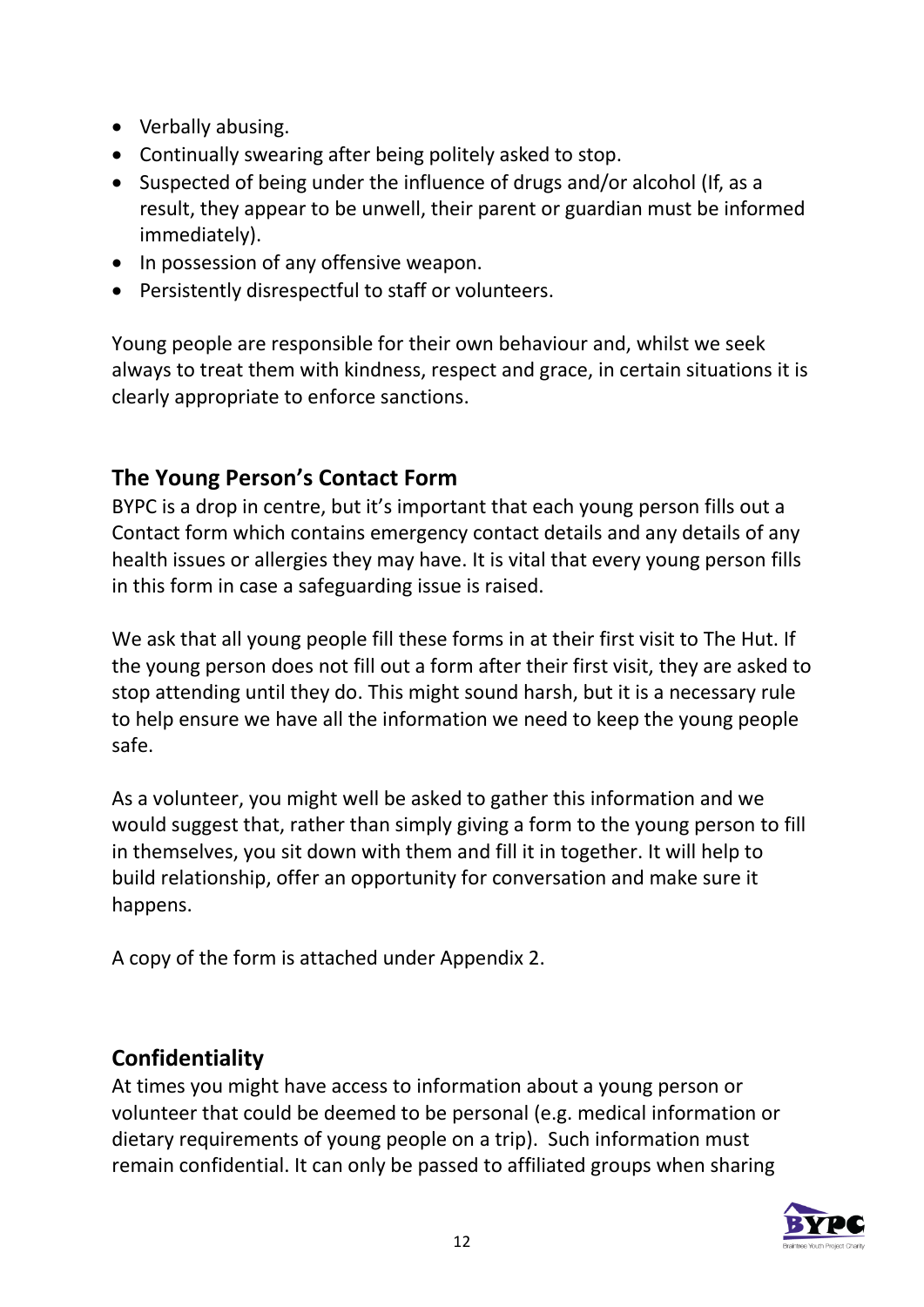events where such information is relevant (e.g. a joint camp) or in circumstances that might be deemed an emergency (e.g. a medical emergency).

Among volunteers and staff it is expected that confidentiality is treated seriously. This means that when there are issues of concern or privacy that need to be shared we can be confident that they will be treated with the proper respect and confidentiality. You can be assured that it is safe to bring concerns and confidential issues to the attention of the Centre Manager, the Youth Worker or a member of the Board without fear.

If a young person asks to speak to you confidentially, make sure that they're aware that there are some issues that you simply ARE NOT allowed to be confidential about (e.g. Child protection issues, drugs, abuse, etc.). Do not promise to keep secrets that you simply aren't allowed to keep.

If a young person tells you something that you know must be passed on to the relevant person in authority (i.e. The Youth Worker, Centre Manager or a Board member) or that you are unsure about, be entirely open and clear about it with them. Explain your reasons to the young person, assure them it will be OK and make sure they know that there is a strict policy in place to, as far as possible, protect confidentiality.

The BYPC 'Confidentiality Policy' can be found on our website. We strongly recommend that you read it.

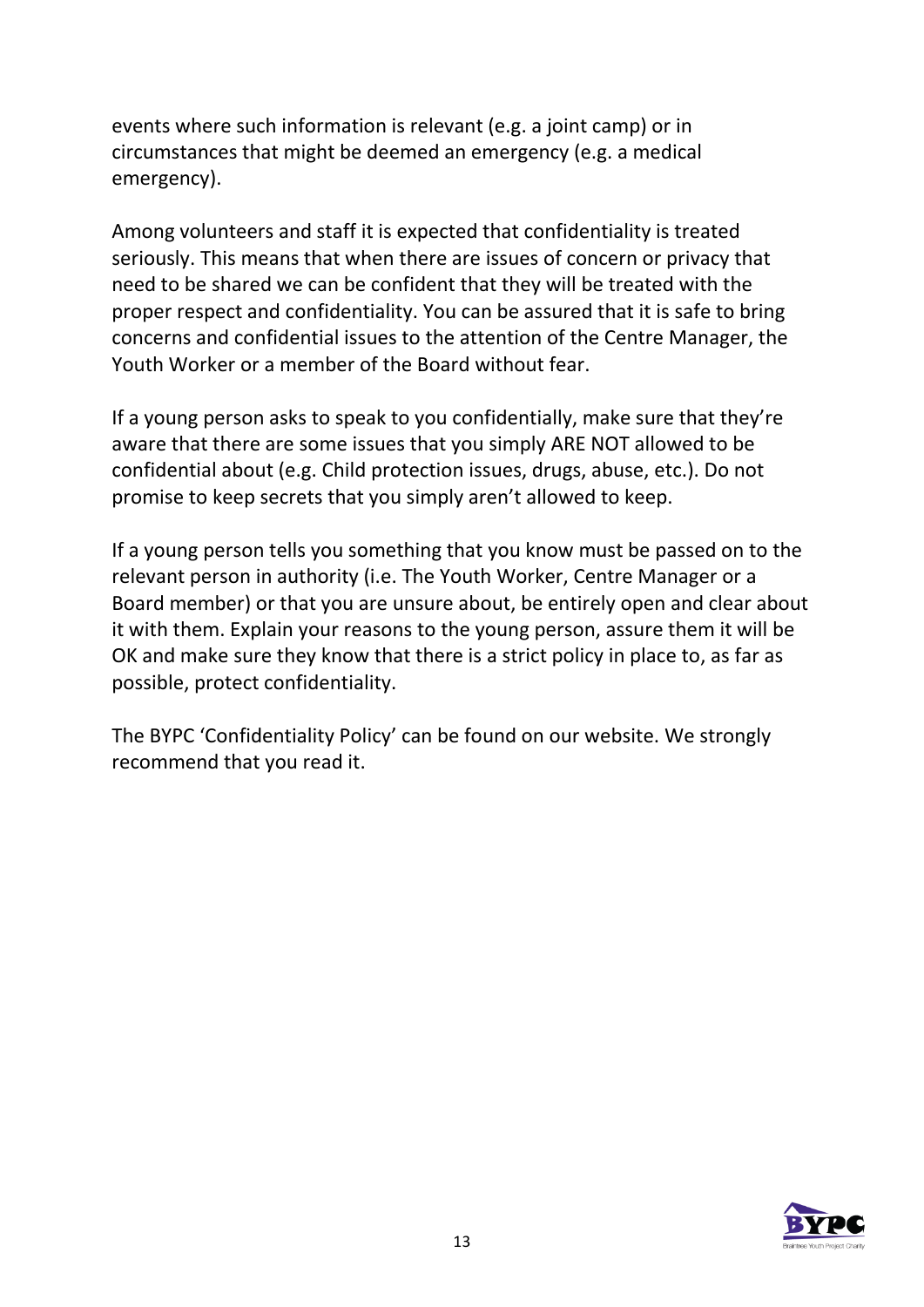#### **Fire Procedures**

If you find yourself in a situation where there is a fire, the procedure is very simple. The Session Leader will act as Fire Marshall and volunteers must assist them as calmly and helpfully as possible. Please ensure that you are familiar with the location of Fire Exits and the designated assembly point. Details are on display in the entrance hall of cottage 2.

Whilst the Hut has smoke detectors, it does not have a fire alarm. If you discover a fire DO NOT put yourself in danger. Raise the alarm and ensure that everyone is safe.

#### **When there is a fire you MUST;**

- Stay calm.
- Make sure that no one is in danger and, when everyone is evacuated from the room where the fire has broken out, shut the door to that room.
- Shout 'FIRE' to alert everyone that there is a fire.
- If you can safely do so, take the signing in book to the assembly point.
- Make your way immediately to the designated assembly point, taking people with you as you are able. (The designated assembly point is outside the large wooden gates to The Leahurst Hostel courtyard on the High Street.)
- Phone 999 as soon as possible.
- Tick off names from the signing in book to check that everyone is accounted for.
- Wait for the all clear to be given by the Fire Marshall or a responsible person, or to be given instruction on what to do next.

#### **When there is a fire you must NOT;**

- Attempt to tackle the fire yourself.
- Stop or return to collect personal belongings.
- Attempt to stay in the building to finish what you are doing.
- Block the exits.
- Go back into the building until it is safe to do so.

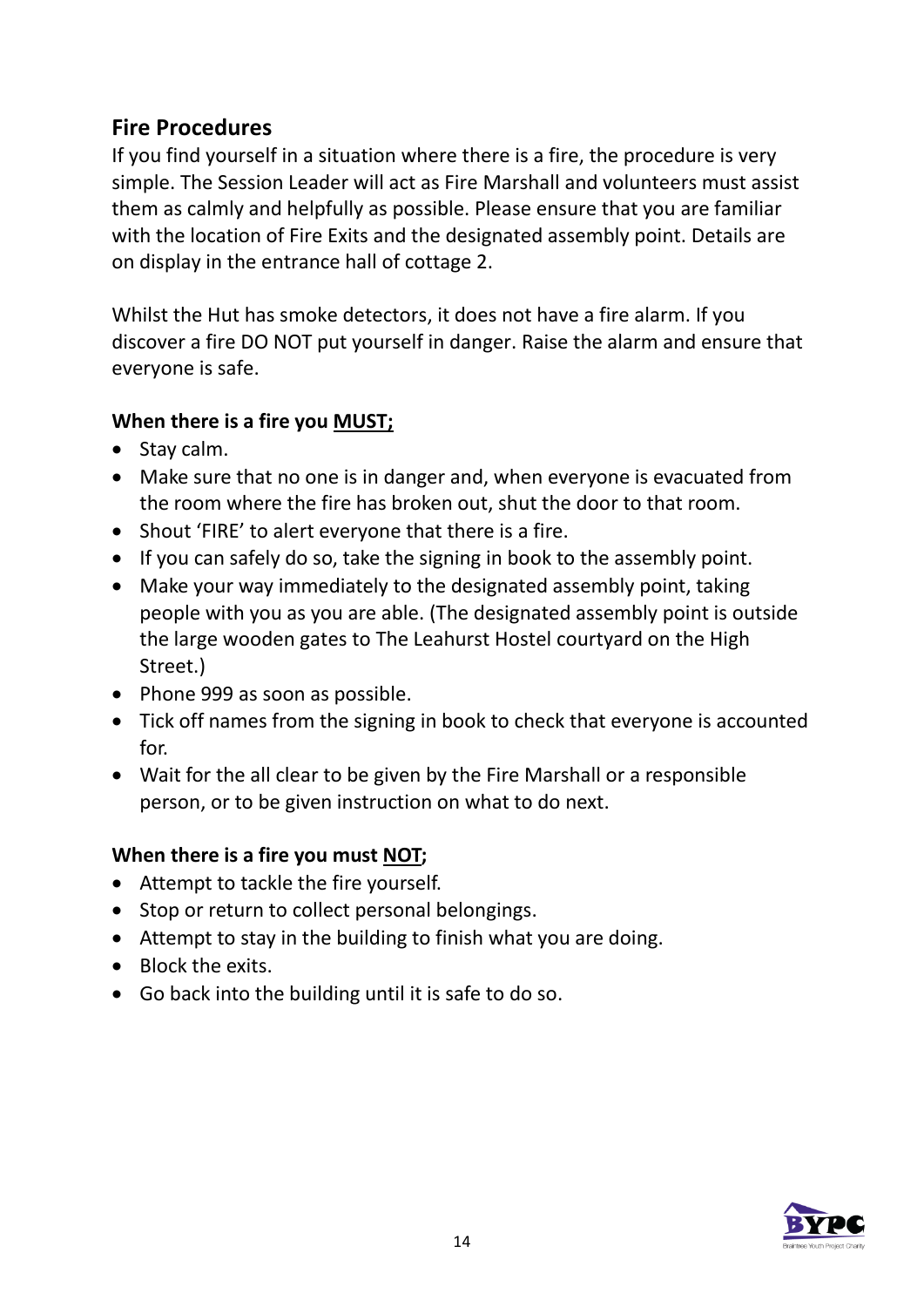### **Drugs, Alcohol & Offensive Weapons**

On very rare occasions drugs, alcohol or offensive weapons might be an issue at sessions. Needless to say, all of these are forbidden at all BYPC sessions and activities.

Anyone found to be under the influence, or in possession, of drugs or alcohol, or to have an offensive weapon in their possession, must be reported to the Session Leader as soon as possible. An offensive weapon is defined as, "any article made or adapted for use to cause injury to a person." If you're in doubt, please ask the Session Leader for advice. It's better to be safe than sorry.

Do not try to confiscate drugs, alcohol or a dangerous weapon.

Detailed information on how to deal with difficult or challenging behaviour can be found in the BYPC 'Managing Challenging Behaviour Policy'. The BYPC 'Drugs and Alcohol Policy' might also be of help

#### **Smoking**

The Hut is a no smoking and no vape area.

Any smoking of cigarettes or vaporisers by the young people is positively discouraged on the grounds of health, but if they wish to smoke we ask to do so at some distance from the building.

We request that volunteers and staff do not smoke cigarettes or vaporisers in the presence of young people. We also ask volunteers to refrain from smoking cigarettes or vaporisers whilst they are actively volunteering at the hut.

#### **First Aid**

Every BYPC session will have at least one qualified First-aider in attendance. Please find out who they are before the session starts. Often, the qualified First-aider will be the Session Leader, but this might not always be the case.

In the event of an accident or injury the First-aider and the Session Leader must be informed immediately. Any incident will be dealt with immediately and must be recorded in the accident book, which is kept with the First Aid box in the office. There a first aid box in both buildings and you should know where they're kept.

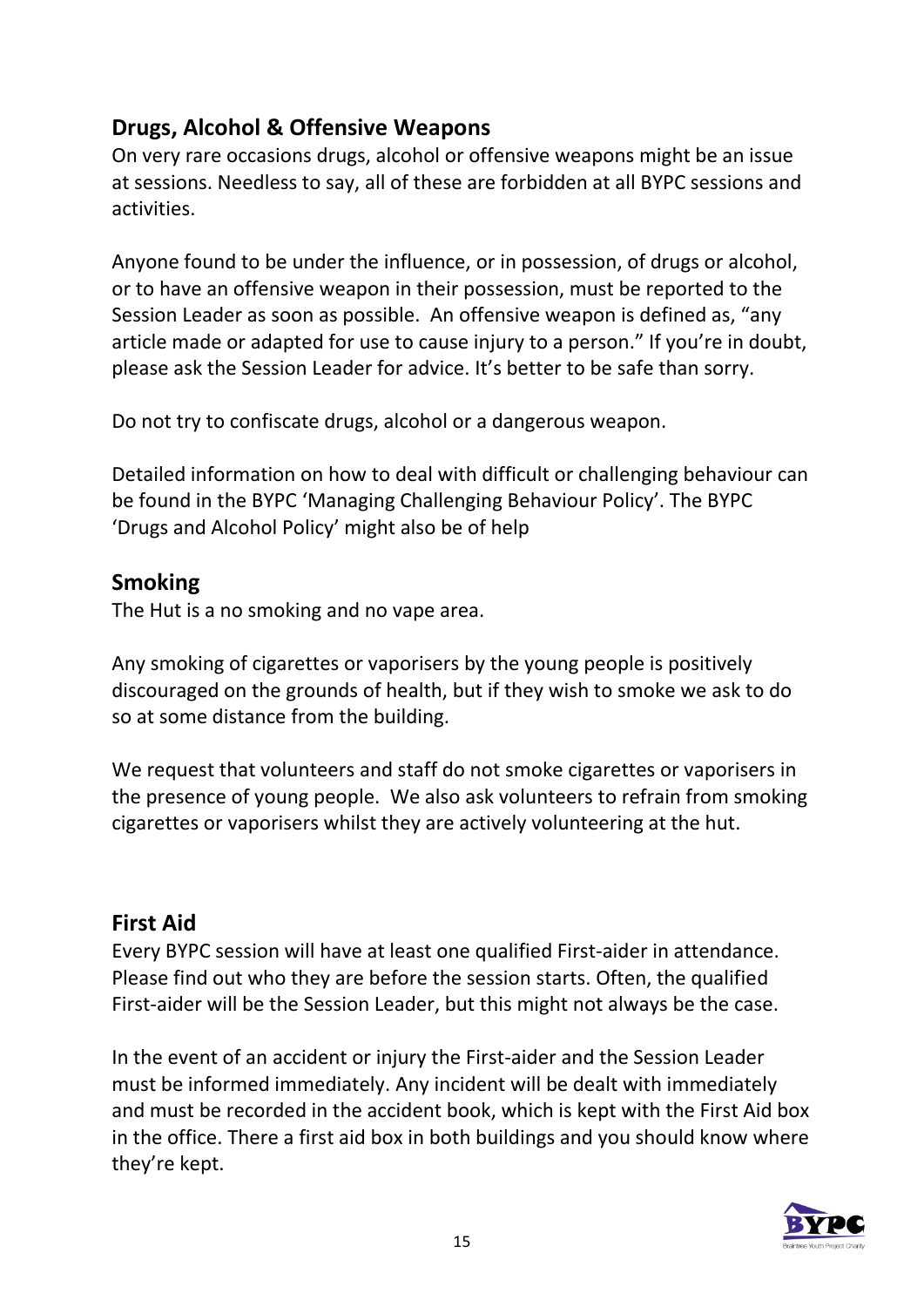In the event of an emergency requiring a paramedic, the Session Leader, or a delegated person, will dial 999 as soon as possible. They will then contact the injured person's parent or guardian to explain the situation to them and then act in accordance with best practice.

#### **Disciplinary procedures:**

Where misconduct by a volunteer arises, these procedures will come into effect. Staff disciplinary procedures are covered in the Staff Handbook.

Minor misconduct (e.g failure to follow procedures) will be addressed with the volunteer by the Centre Manager or Youth Worker.

More serious misconduct will be reported to the Chair and Board immediately. In that event they will:

- Confirm the concerns in writing to the volunteer;
- discuss with them what needs to be 'put right';
- agree a time scale within which there will be evidence of that having happened;
- and prescribe any necessary training or support.

Where the above does not lead to a satisfactory outcome, it may be necessary to discuss the termination of a volunteer agreement or suspension until the required improvements are achieved.

Where concern remains, a formal review will be undertaken to assess suitability to continue in the role as a volunteer.

In the event of an allegation of serious misconduct, it may be necessary to terminate the volunteering agreement, pending investigation. The nature of the investigation will depend upon the nature of the misconduct/allegation and could involve an appropriate Authority or Police.

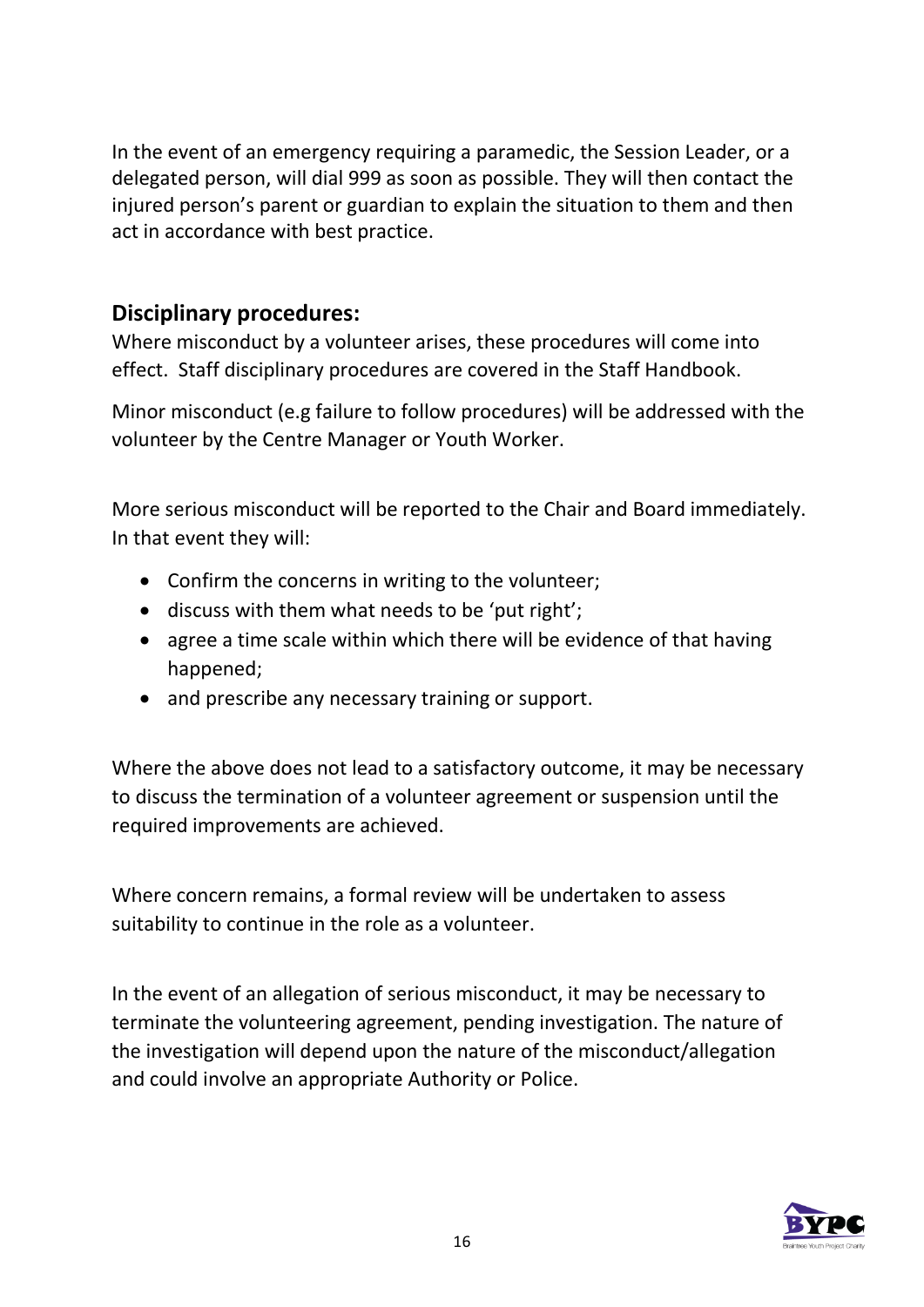Gross misconduct may justify termination of the volunteer agreement (e.g. physical violence or theft).

#### **Volunteer Rotas**

Volunteer rotas are usually produced at least three months in advance so that the Charity and volunteers can plan in advance for sessions. A paper copy of the rota is on display in the Hut office and sent to each volunteer in a format which they can easily access, such as via whatsapp or email. A printed copy can also be produced upon request.

If there are too few volunteers at a session, the session cannot go ahead and the young people must be turned away. It is therefore expected that all volunteers will take responsibility for their slots on the rota, ensuring that clashes and/or sessions for which they are unavailable are addressed and resolved as early as possible.

Since the rota is usually available 3 months in advance, volunteers are expected to raise any issues they have in plenty of time to find replacements for sessions where they are unable to attend. If you are unable to attend a session, please arrange a swap with another volunteer, but you should make sure that the Centre Manager or Youth Worker is aware of the change. If volunteers have made an effort and are unable to make their own arrangements, they should let the Centre Manager or Youth Worker know as soon as possible, so that a replacement can be found. Volunteers who cannot make a session at short notice for exceptional reasons should please get in touch with the Session Leader as soon as possible.

Please ensure that the Centre Manager has your most up to date contact details and knows what method is the best way to keep in touch. ESPECIALLY be aware that when you change your mobile phone you need to let us know if you have a new number.

Contact details for volunteers are confidential, but it's helpful for volunteers to know how to contact one another. All volunteers are asked to fill in an availability form. On this form there is an opt-in section, where volunteers can choose to allow us to share their contact details with other volunteers. Only volunteers who choose to share their contact details, will have access to other volunteers contact details. We would ask that volunteers respect one

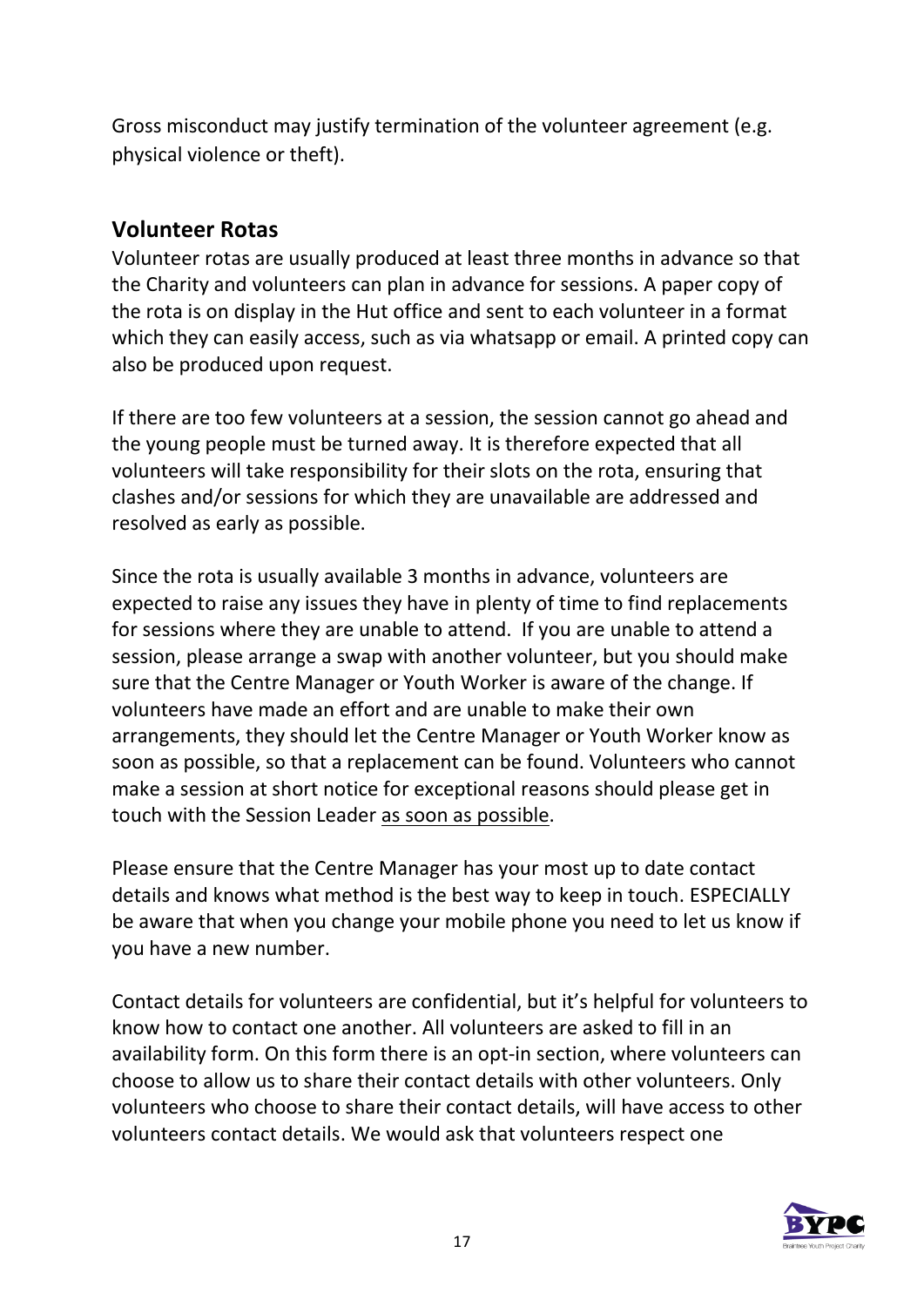another's privacy and don't share one another's contact details without first asking permission.

#### **Trips**

At times volunteers might be asked to accompany young people on special trips. Such trips are entirely voluntary and are not an expectation. We would, however, encourage all volunteers to consider helping out because they are great fun and a superb opportunity to build relationships.

Every trip requires adequate adult supervision to ensure the safety and wellbeing of the young people.

Travel arrangement will vary, but might be by minibus, train or bus. On occasion, volunteers might be asked to help transport young people in their own cars. At these times volunteers must prove that they and their car are suitable to transport the young people safely by producing driver documentation in advance (i.e. driver's licence, MOT and car insurance to including Business use). The Charity must gather evidence to prove proper precautions to protect both driver and passengers have been undertaken.

BYPC will reimburse travel expenses upon request. Expense forms are available from the office and should be returned to the Centre Manager upon completion.

In the event of an outside trip, specific plans will be made on a trip by trip basis. There will be a Trip Leader, in much the same way as there is a Session Leader, and roles will be specified according to necessity.

If you want to organise a trip, or have any good ideas, please talk to the Centre Manager, Youth Worker or a Session Leader.

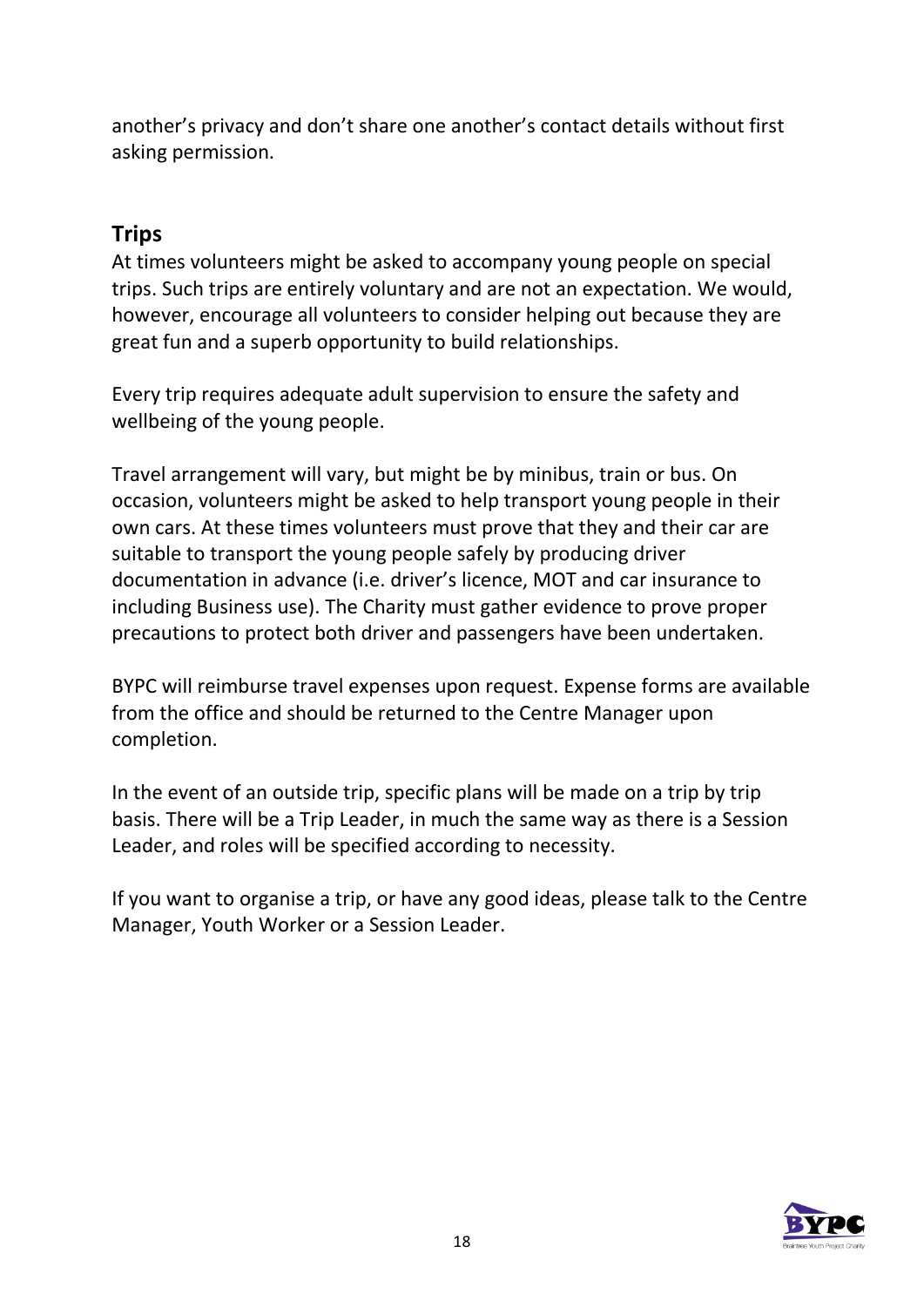#### **Social Media**

We try to make good use of Social Media to support the work of BYPC, publicise the charity and keep in touch with young people and volunteers. We encourage every volunteer to read the BYPC 'Social Media Policy' as soon as possible.

As outlined in the 'Social Media Policy' we ask that volunteers do not have personal contact and friendship through social media with service members. This is for the protection of both the young person and the volunteer. There are some exceptions to this rule, (i.e relations or close family friends), but this should be divulged to and checked with the Youth Worker and or Centre Manager.

Our Social Media Policy strongly discourages all adult volunteers from sharing, either on their personal social media profiles or on the BYPC pages, photographs or videos from sessions/trips/events which might include young people. We ask that only those with administrative responsibility post photographs and videos to the BYPC website or social media profiles. This will help ensure that parental consent has been received to allow images to be used to promote the charity and its work. If adult volunteers interact with these posts (liking and sharing) it will be very helpful to widen our social media reach.

#### **Making suggestions and raising issues**

Thank you so much for reading the Volunteers Handbook. We hope it's been full of useful information to help you make the most of your time as a volunteer with BYPC. We also hope that you have great fun and enjoyment volunteering with us.

The thoughts, ideas and issues that volunteers raise are extremely important to BYPC and we welcome your comments and suggestions about any subject. Please feed back to us.

To raise issues, make comments or share ideas, you can get in touch with…

- The Centre Manager or Youth Worker at any time: face to face, via text, telephone call, Facebook message or email.
- Your Session Leader, who will pass it on to the appropriate person.
- Email: Contact@braintreeyouth.org.uk

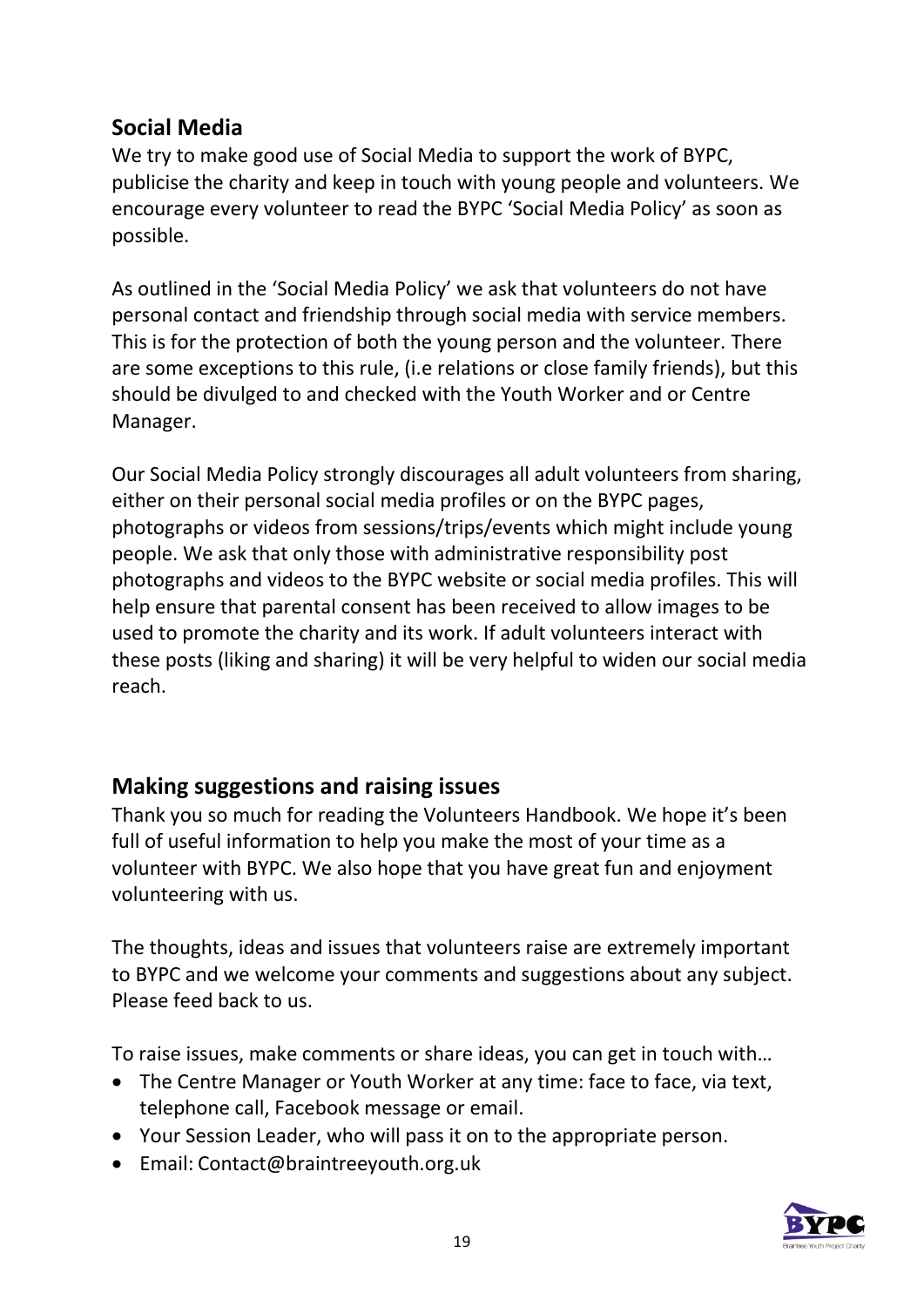• A Board member directly, including the Chair (you can find their contact details on display in the office).

If there is something that you are concerned about, don't understand or simply want to ask, DON'T LET IT SLIDE. Ask!

#### **Contacting BYPC**

**Address**-The Hut, 2 St Michael's Road, Braintree Essex CM7 1EX

#### **Phone** -

01376 323764

**email** – contact@braintreeyouth.org.uk or send private message via our Facebook profile.

#### **Braintree Youth Project Charity**

Registered in England no. 7437568 Registered with the Charity Commission no. 1139014 Registered Office. 2 St Michael's Road, Braintree, Essex, CM7 1EX

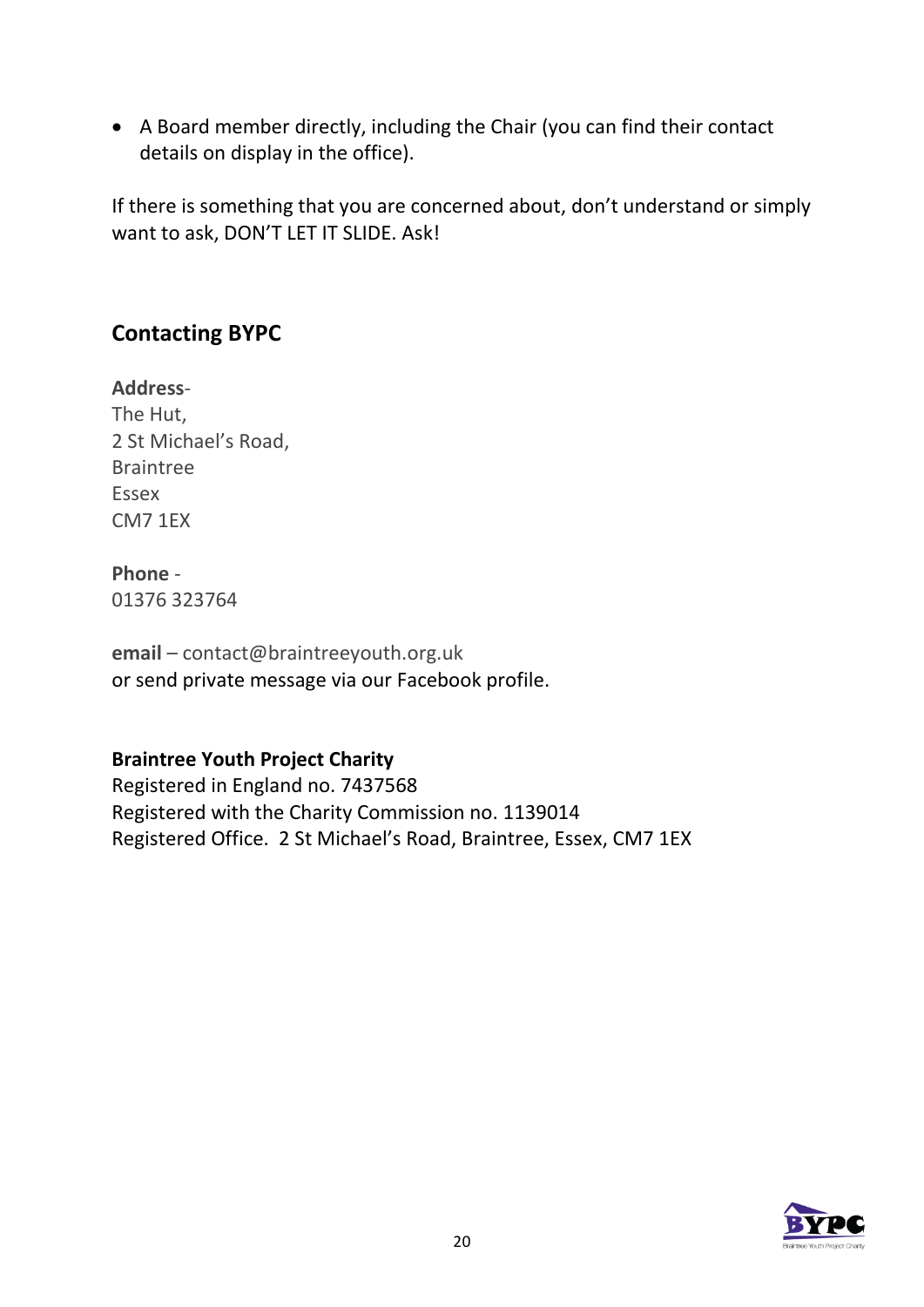#### **Appendix 1:** The Young Person's Behavioural Agreement

#### **Braintree Youth Project Charity**

#### **Behaviour Code**

- 1. Welcome to our club!
- 2. Respect each other, the staff, volunteers and building.
- 3. Put all litter in bins provided and help to look after all the equipment.
- 4. No smoking on the premises. No drugs, no alcohol and no weapons are allowed.
- 5. Bullying is not tolerated, whether this is in person or cyber bullying. Treat other people with respect, even if you don't like them.
- 6. Swearing, especially towards staff, volunteers and other young people will not be tolerated.
- 7. Sign in when you arrive at a session and sign out when you leave this is our record book for sessions and also how we know who is in the building if there is a fire.
- 8. Have fun and enjoy yourself!

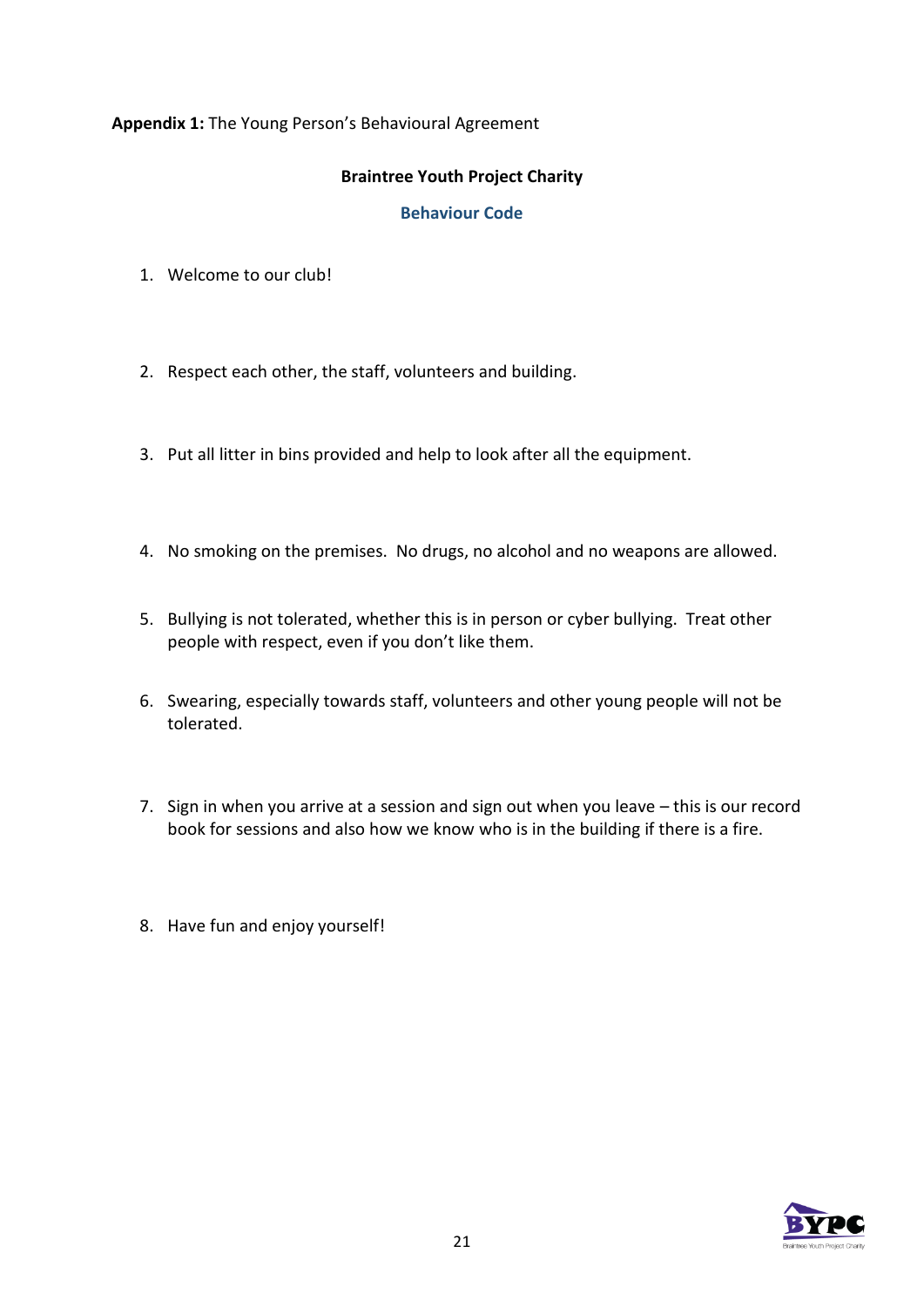**Appendix 2:** The Young Person's Contact Form

#### **Braintree Youth Project Charity: Contact Form**

If you need help filling out this form, please ask one of the volunteers. As an attendee, you must promise to abide by the behaviour code.

#### **Individual Details:**

| <b>First name</b>                      |                                       |                                |
|----------------------------------------|---------------------------------------|--------------------------------|
| <b>Surname</b>                         |                                       |                                |
| <b>Address</b>                         |                                       |                                |
| Date of birth                          |                                       |                                |
| <b>School Attended</b>                 |                                       |                                |
| Gender                                 | Female $\square$<br>Male<br>$\Box$    |                                |
| Ethnicity*                             | <b>Black British</b> □                | Black Other □                  |
|                                        | White British $\square$               | Chinese $\square$              |
|                                        | Indian<br>П<br><b>Mixed</b><br>$\Box$ | Irish $\square$<br>Pakistani □ |
|                                        | Other $\square$                       | Prefer not to say $\square$    |
| Usual method of travel to<br>the club* | On foot $\square$                     | By bicycle $\square$           |
|                                        | By car $\Box$                         | By bus $\square$               |

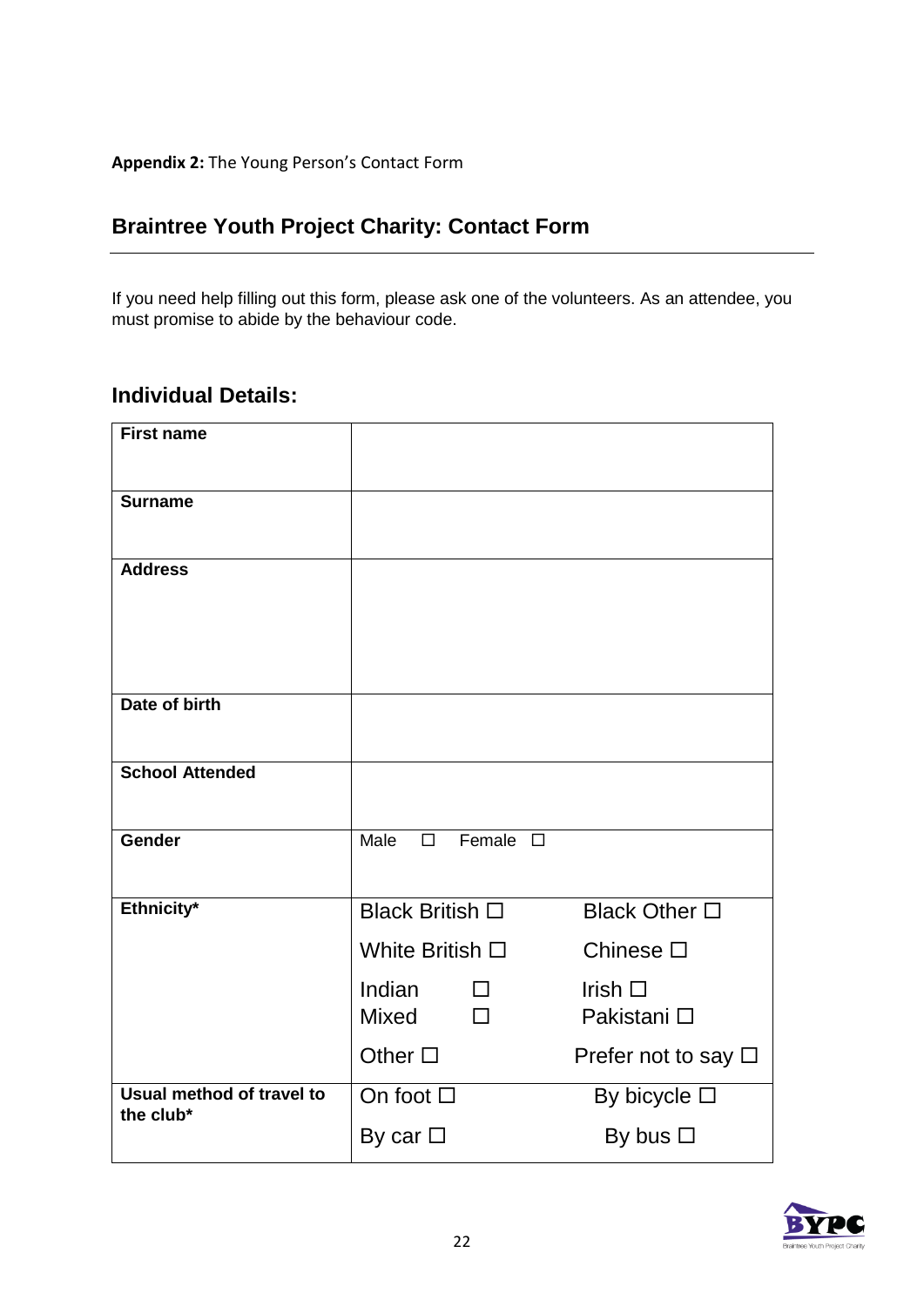| DV<br>$\cdots$ | train |
|----------------|-------|
|----------------|-------|

*\*It is not compulsory to provide this information. However, the club may be able to better suit your child's needs if we do. It may also help the club comply with its obligations under equal opportunities legislation such as the Disability Discrimination Act.*

#### **Emergency Contacts:**

*Please provide the details of two people that we could contact in an emergency.*

| $\overline{1}$ .        |  |
|-------------------------|--|
|                         |  |
| <b>First name</b>       |  |
|                         |  |
| <b>Surname</b>          |  |
|                         |  |
| Relationship to you     |  |
|                         |  |
| Home telephone number   |  |
| Mobile telephone number |  |
|                         |  |
| <b>Address</b>          |  |
|                         |  |
|                         |  |
|                         |  |
| <b>Email Address</b>    |  |
|                         |  |
| $\overline{2}$ .        |  |
|                         |  |
| <b>First name</b>       |  |
|                         |  |
| <b>Surname</b>          |  |

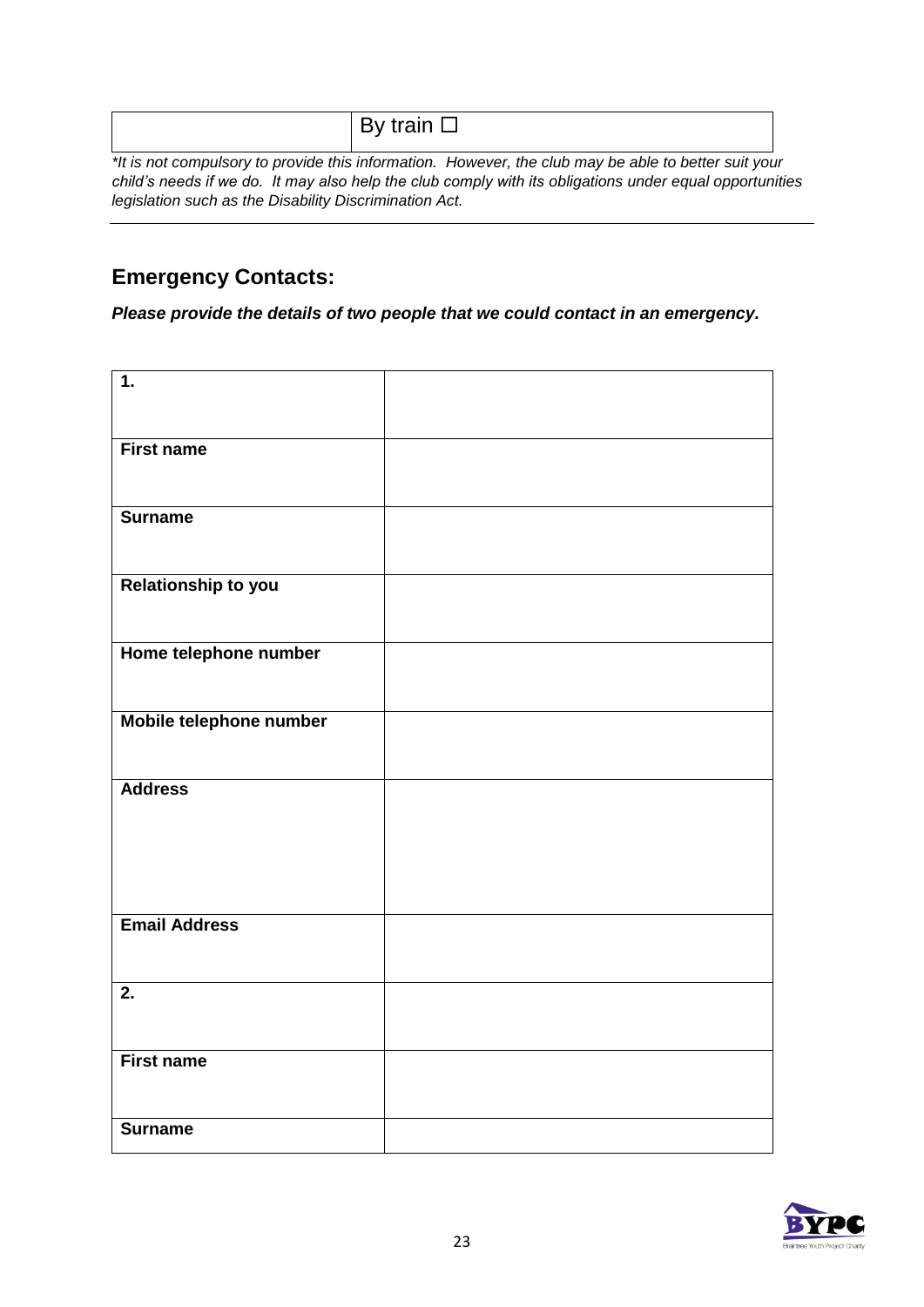| Relationship to you     |  |
|-------------------------|--|
| Home telephone number   |  |
| Mobile telephone number |  |
| <b>Address</b>          |  |
| <b>Email Address</b>    |  |

## **Medical Details:**

| <b>Physical disability (if</b><br>known)*                                                                                                 |  |
|-------------------------------------------------------------------------------------------------------------------------------------------|--|
| <b>Mental health issue or</b><br>learning disability? (if<br>known)*                                                                      |  |
| Please give details of any<br>significant health/dietary<br>issues that club leaders<br>need to be aware of (e.g. nut<br>allergy, asthma) |  |

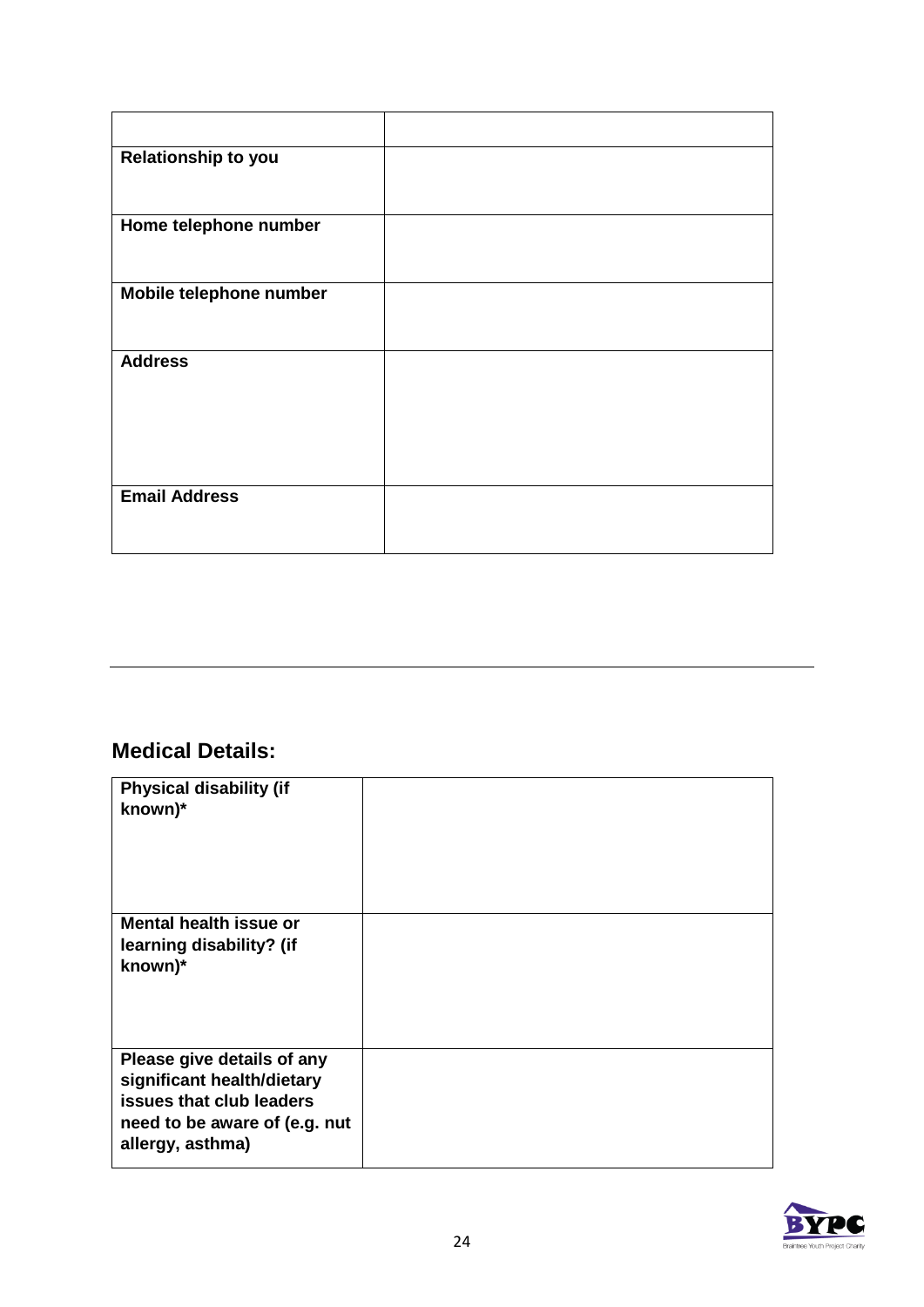*\* It is not compulsory to provide this information. However, the club may be able to better suit your child's needs if we do. It may also help the club comply with its obligations under equal opportunities legislation such as the Disability Discrimination Act.*

#### **Young Person's Agreement:**

I have read/been read and understood the Braintree Youth Project Charity Code of Behaviour and I agree to follow it. I understand that if I break the code, I may be suspended from attending sessions.

| Your name        |  |
|------------------|--|
| <b>Signature</b> |  |
| <b>Date</b>      |  |
|                  |  |

*Braintree Youth Project Charity is committed to the principles of data protection with a view to ensuring the individual's rights to confidentiality. Information contained in member records will be maintained in a confidential manner at all times, in line with relevant data protection legislation*

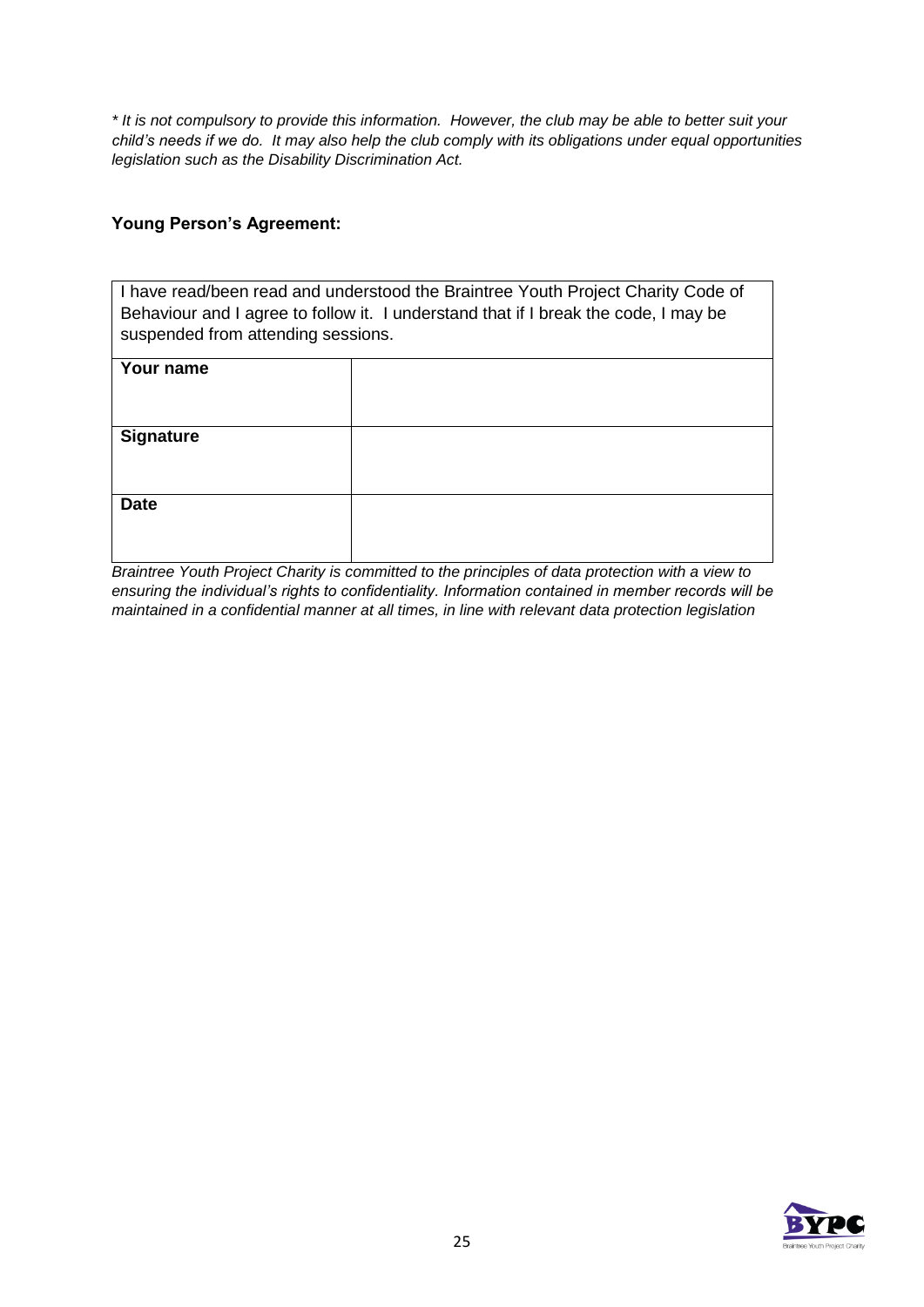**Appendix 3:** The follow up letter on initial contact with parents/gaurdians.

Dear…

Further to our recent telephone conversation, …… recently attended one of our sessions at Braintree Youth Project Charity (BYPC). When a young person attends one of our sessions we ask them to complete an information form which contains details about them, an emergency contact and any medical requirements they might have. It is for that reason that we have your details.

General Data Protection Regulations (GDPR) require us to obtain permission from the responsible person for us to keep this data on file. Full details on our GDPR policy and data storage arrangements can be found on our website.

The information we have from the information form regarding your child is their name, address, date of birth, education (i.e. school), gender, ethnicity, travel arrangements, medical needs and dietary requirements. The information we have for their parent/carer is name, relationship to child, address, email, home telephone and mobile phone.

Please would you confirm by ticking and signing the box on the tear off sheet below that you are happy for us to hold this information for the safety and safeguarding of your young person.

Would you also confirm below if you are willing for us to include your young person in incidental photos on behalf of BYPC which might be used responsibly on the website or in publicity materials for the benefit of the charity (including print and digital media).

Our current session's are:

**Tuesday's 4:30-6:00pm** @ Chapel Hill Youth Centre **Thursday's 4:30-6:00pm** @ The Hut, St Michaels Road **Friday's 7:00-9:00pm** @ The Hut, St Michaels Road

Thank you so much for taking the time to respond and please do not hesitate to contact us if you would like more information about our sessions or anything else in this letter.

Yours sincerely,